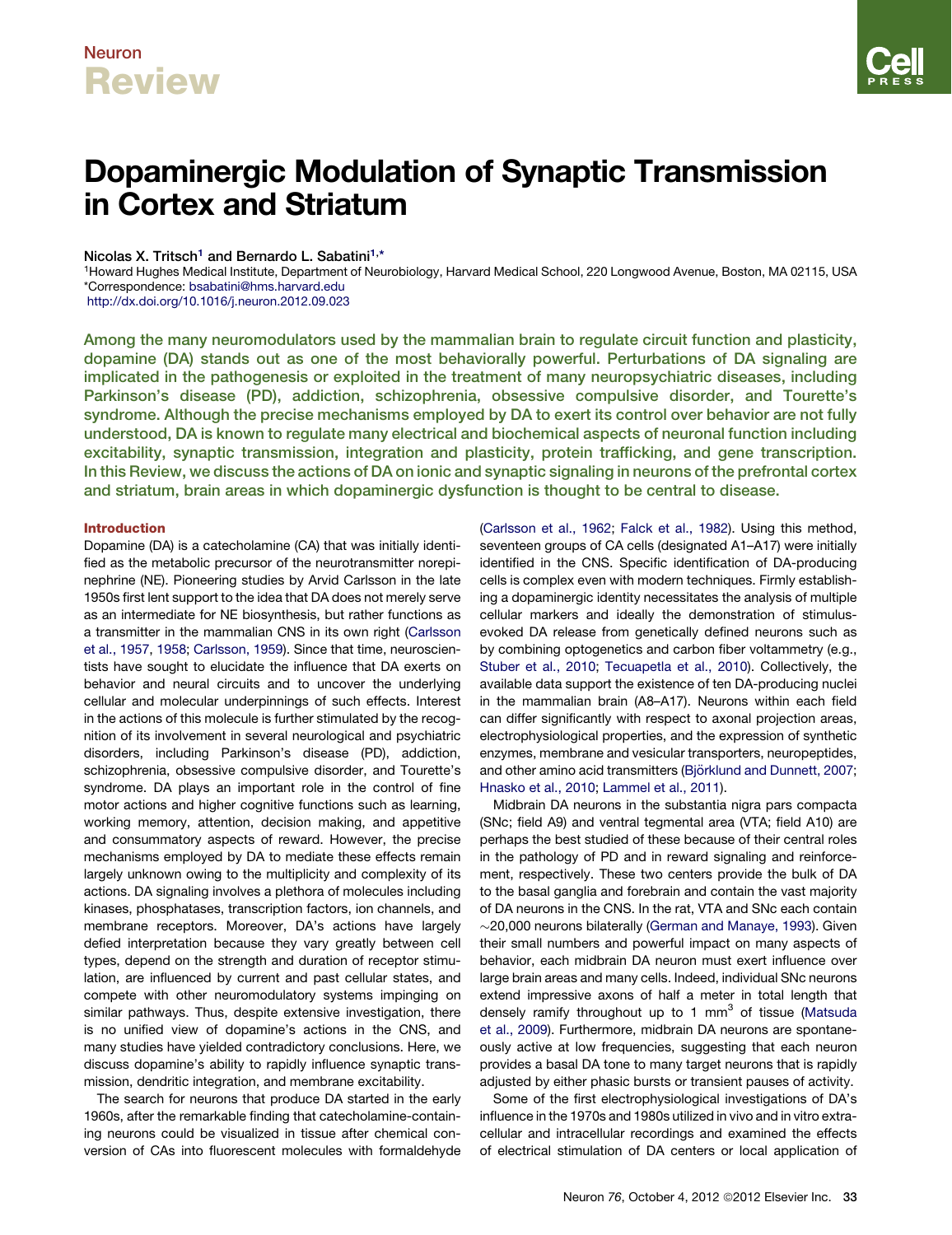

#### Figure 1. Potential Sites of Modulation of Synaptic Transmission by DA

DA may affect neurotransmitter release by modulating axon terminal excitability (a),  $Ca^{2+}$  influx (b), or vesicular release machinery (c). This can occur directly, through activation of presynaptic DA receptors, or indirectly, after the recruitment of postsynaptic DA receptors and liberation of retrograde signaling molecules (d). Postsynaptic DA receptors may influence neurotransmitter detection by modulating the membrane insertion (e), synaptic recruitment (f), or properties (g) of neurotransmitter receptors. In addition, DA alters synaptic integration and the excitability of pre- and postsynaptic membranes by modulating ion channels that control resting potential,  $Ca<sup>2+</sup>$  influx, and action potential threshold and waveform (h).

exogenous DA. These studies invariably reported complex, variable, and often contradictory findings (see [Nicola et al.,](#page-15-0) [2000](#page-15-0); [Seamans and Yang, 2004](#page-15-0) for review). Some of these disparities probably arose because, as discussed below, DA activates multiple classes of receptors that are heterogeneously distributed and engage different intracellular signaling cascades.

Neuromodulators affect several distinct steps of synaptic transmission, including the probability of neurotransmitter release, the postsynaptic sensitivity to neurotransmitter, and the membrane excitability of the pre- and postsynaptic cells (Figure 1). These neuromodulatory targets are expected to alter synaptic communication in different ways and should be considered separately. First, the excitability of presynaptic neurons directly determines the frequency of activation of synapses by controlling the rate of action potential invasion of presynaptic boutons. Such changes may fall under the general category of ''gain-control'' mechanisms, which linearly transform the inputoutput relationship of a circuit. Modulation of the excitability of interneurons that mediate feedback and feedforward inhibition can additionally introduce time-dependent transformations that alter circuit activity in complex ways. Second, neuromodulators directly regulate the probability of action potential-evoked vesicular neurotransmitter release from presynaptic boutons by

altering the size and properties of the vesicle pool or of the state of active zone proteins. DA also has indirect effects on release probability due to its impact on ion channels that determine action potential-evoked Ca<sup>2+</sup> influx. Alterations in release probability have complex effects on the time dependence of neurotransmitter release that can profoundly alter the dynamics of action potential firing. Third, neuromodulators control the number, classes, and properties of neurotransmitter receptors in the synapse, thereby regulating the biochemical and electrical postsynaptic response. In the simplest cases, changing the number of synaptic ionotropic receptors is analogous to gain control—e.g., increasing the number of synaptic AMPAtype glutamate receptors enlarges the excitatory postsynaptic potential (EPSP), thus altering the gain in the transformation from pre- to postsynaptic activity. However, more subtle modes of regulation are possible with specific changes to subsets of neurotransmitter receptors. Downstream of neurotransmitter receptor activation, regulation of postsynaptic ion channels can have profound effects on the generation of synaptic potentials,  $Ca^{2+}$  influx, synaptic integration, plasticity, and action potential firing.

This Review will dissect the reported effects of DA on each of three steps that broadly define synaptic transmission: presynaptic neurotransmitter release, postsynaptic neurotransmitter detection, and membrane excitability and synaptic integration. Given space constraints, we restrict our analysis to prefrontal cortex (PFC) and striatum, as they are the major targets of the largest group of DA neurons in the mammalian brain and perturbations of DA in these brain regions are implicated in the pathogenesis of numerous neurological diseases. We limit our presentation to studies in which pharmacological, biochemical, or electrophysiological assays were used to specifically assign (to the extent possible) the regulatory targets of DA to each of these three synaptic transmission steps. We also restrict our discussion to studies of rodents because they constitute the model of choice for the majority of in vitro electrophysiological studies and have significantly contributed to our understanding of DA signaling in recent years with the application of molecular, genetic, and optogenetic techniques.

#### Intracellular Signaling by DA Receptors

Once released from presynaptic terminals, DA mediates its effects by interacting with members of a family of GPCRs (D1– D5 receptors). These distinct but closely related DA receptors are commonly segregated in two major classes based on their structural, pharmacological, and signaling properties: D1 and D5 receptors belong to the subfamily of D1-like receptors, whereas D2, D3, and D4 receptors are grouped into the D2 like receptor class [\(Table 1\)](#page-2-0). The D2-like receptors are alternatively spliced, giving rise to isoforms with distinct physiological properties and subcellular localization, with the best characterized of these isoforms being the short and long variants of D2 receptors (D2S and D2L, respectively). Several variants of D3 and D4 receptors have also been described [\(Callier et al.,](#page-12-0) [2003;](#page-12-0) [Rankin et al., 2010](#page-15-0)). By contrast, the genes encoding D1-like receptors consist of a single exon and therefore do not generate splice variants. At the protein level, receptors within the D1- and D2-like receptor classes share a high level of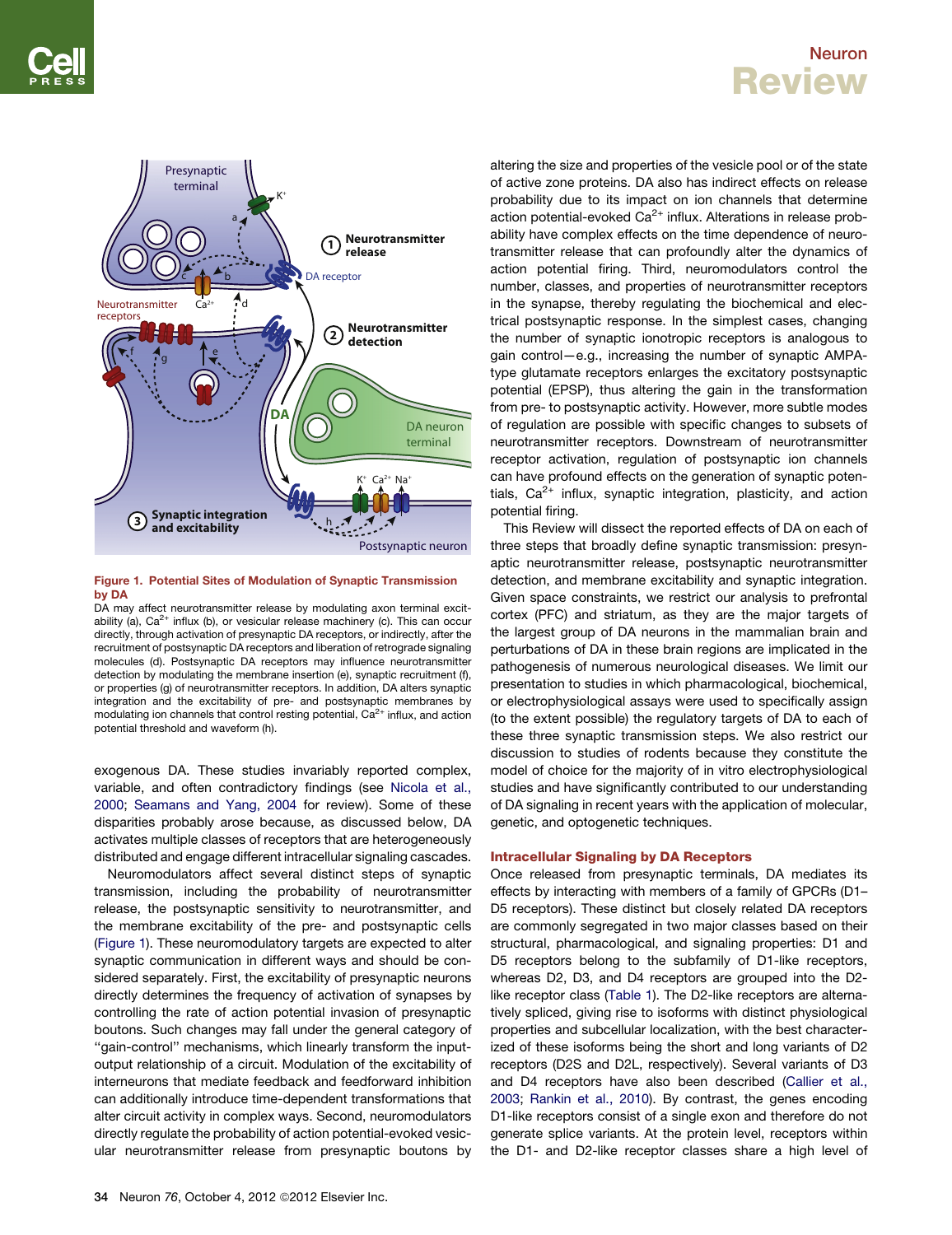<span id="page-2-0"></span>

| <b>Table 1. Basic Characteristics of DA Receptors</b>                                                                                       |                   |                      |                  |                                       |                 |  |  |  |  |
|---------------------------------------------------------------------------------------------------------------------------------------------|-------------------|----------------------|------------------|---------------------------------------|-----------------|--|--|--|--|
|                                                                                                                                             | D1-like Family    |                      | D2-like Family   |                                       |                 |  |  |  |  |
| DA receptor subtype                                                                                                                         | D <sub>1</sub>    | D <sub>5</sub>       | D <sub>2</sub>   | D3                                    | D <sub>4</sub>  |  |  |  |  |
| Gene name                                                                                                                                   | Drd <sub>1a</sub> | Drd <sub>5</sub>     | Drd <sub>2</sub> | Drd <sub>3</sub>                      | Drd4            |  |  |  |  |
| Number of introns                                                                                                                           | $\Omega$          | $\Omega$             | 6                | 5                                     | 3               |  |  |  |  |
| <b>Splice variants</b>                                                                                                                      | <b>No</b>         | No.                  | Yes (D2S, D2L)   | Yes                                   | Yes             |  |  |  |  |
| Affinity for DA $(\mu M)^*$                                                                                                                 | $1.0 - 5.0$       | $0.2 - 2.0$          | $0.2 - 2.0$      | $0.02 - 0.2$                          | $0.01 - 0.1$    |  |  |  |  |
| G protein coupling                                                                                                                          | $Gas$ , $Gaolf$   | $Gas$ , $Gaa$        | $Ga_i$ , $Ga_0$  | $Ga_i$ , $Ga_i$                       | $Ga_i$ , $Ga_0$ |  |  |  |  |
| Common family-specific<br>agonists                                                                                                          |                   | SKF-38393, SKF-81297 |                  | (-) Quinpirole, Cabergoline           |                 |  |  |  |  |
| Common family-specific<br>antagonists                                                                                                       |                   | SCH-23390, SKF-83566 |                  | (-) Sulpiride, Spiperone, Nemonapride |                 |  |  |  |  |
| *RKi ranges for cloned human DA receptors obtained from the NIMH Psychoactive Drug Screening Program database (http://pdsp.med.unc.edu) and |                   |                      |                  |                                       |                 |  |  |  |  |

the International Union of Basic and Clinical Pharmacology.

homology and display similar pharmacological properties. Pharmacological agonists and antagonists of DA receptors can readily distinguish between receptor families, but less so between individual subtypes within a family. The affinity of D2 like receptors for DA is generally reported to be 10- to 100-fold greater than that of D1-like receptors, with D3 and D4 receptors displaying the highest sensitivity for DA and D1 receptors the lowest [\(Beaulieu and Gainetdinov, 2011\)](#page-12-0). However, given that these measurements rely on displacement of radiolabeled antagonists from heterologously expressed DA receptors and do not capture the coupling efficacy to downstream signaling cascades, it is difficult to infer whether D2-like receptors are preferentially activated by basal extracellular levels of DA in vivo. Moreover, D1 and D2 receptors can exist in both high and low affinity states and have similar nanomolar affinities for DA in their high affinity states (reviewed in [Wickens and Arbuthnott, 2005\)](#page-16-0). Finally, the D1- and D2-like receptor classes differ functionally in the intracellular signaling pathways they modulate. As GPCRs, all DA receptors activate heterotrimeric G proteins, but the second messenger pathways and effector proteins activated by both receptor classes vary greatly and often mediate opposite effects ([Figure 2\)](#page-3-0). These signaling cascades are described in detail elsewhere (see [Beaulieu and Gainetdinov, 2011](#page-12-0); [Fisone,](#page-13-0) [2010;](#page-13-0) [Neve et al., 2004](#page-15-0) and references within); only a brief overview is presented here.

D1-like receptors stimulate the heterotrimeric G proteins  $Ga<sub>s</sub>$ and  $Ga_{\text{o}1f}$ , which are positively coupled to adenylyl cyclase (AC), leading to the production of cyclic adenosine monophosphate (cAMP) and the activation of protein kinase A (PKA). By contrast, D2-like receptors activate  $Ga<sub>i</sub>$  and  $Ga<sub>o</sub>$  proteins, which inhibit AC and limit PKA activation. PKA mediates most of the effects of D1-like receptors by phosphorylating and regulating the function of a wide array of cellular substrates such as voltage-gated K<sup>+</sup>, Na<sup>+</sup> and Ca<sup>2+</sup> channels, ionotropic glutamate, and GABA receptors and transcription factors. One of the major targets of PKA is the DA and cAMP-regulated phosphoprotein DARPP-32, which is highly expressed in DA-responsive striatal and cortical neurons and plays a critical role in the regulation of downstream signal transduction pathways. DARPP-32 integrates signals from several neurotransmitters to bidirectionally modulate PKA activity. When phosphorylated by PKA, DARPP-

32 amplifies PKA signaling by inhibiting protein phosphatase 1 (PP1), which counteracts PKA's actions. By contrast, dephosphorylation by the calmodulin-dependent protein phosphatase 2B (PP2B) upon D2-like receptor stimulation helps convert DARPP-32 into a potent inhibitor of PKA signaling.

DA receptors can also signal independently of cAMP/PKA to modulate intracellular  $Ca^{2+}$  levels and regulate ligand- and voltage-gated ion channels. This is particularly true for  $Ga<sub>i/0</sub>$ coupled receptors, such as members of the D2-like family, which target several effector proteins through liberation of the  $G\beta\gamma$ subunit of heterotrimeric G proteins upon receptor activation. Membrane-bound G $\beta\gamma$  subunits can diffuse along the plasma membrane to directly activate ion channels or second messengers. The best example is the gating of G protein-activated inward-rectifier  $K^+$  channels ( $K_{ir}$ 3) in D2 receptor-expressing midbrain DA neurons [\(Beckstead et al., 2004](#page-12-0)). Release of  $G\beta\gamma$ subunits after D2-like receptor stimulation can also decrease Ca<sub>v</sub>2.2 (N-type) and Ca<sub>v</sub>1 (L-type) Ca<sup>2+</sup> currents directly or indirectly via activation of phospholipase C (PLC). There is also evidence that D1-class receptors can activate PLC by coupling to  $Ga_{\alpha}$  heterotrimeric G proteins; but this property may be limited to cells expressing D5 receptors or D1/D2 heterodimers [\(Lee](#page-14-0) [et al., 2004](#page-14-0); [Sahu et al., 2009](#page-15-0)). In addition to their effects on G protein-regulated pathways, D1 and D2 receptors can alter membrane trafficking of  $Ca<sub>v</sub>2.2$  channels as well as NMDA and GABAA receptors through direct protein-protein interactions or downstream of tyrosine kinase activation.

#### DA Receptor Distribution in Forebrain

DA receptors are broadly expressed in the CNS, with their distribution and expression levels largely mirroring the density of innervating DA fibers (see [Bentivoglio and Morelli, 2005;](#page-12-0) [Callier](#page-12-0) [et al., 2003](#page-12-0) and references within). D1 and D2 receptors are the two most abundant receptor subtypes expressed in the brain, with D1 receptors displaying the most widespread distribution and highest expression levels. D1 and D2 receptors are most prominently found in dorsal striatum, ventral striatum (nucleus accumbens), and olfactory tubercle, which constitute the principal recipient structures of midbrain DA axons. D1 and D2 receptor mRNA is also found in other forebrain structures, including cortex. The expression of D3, D4, and D5 receptors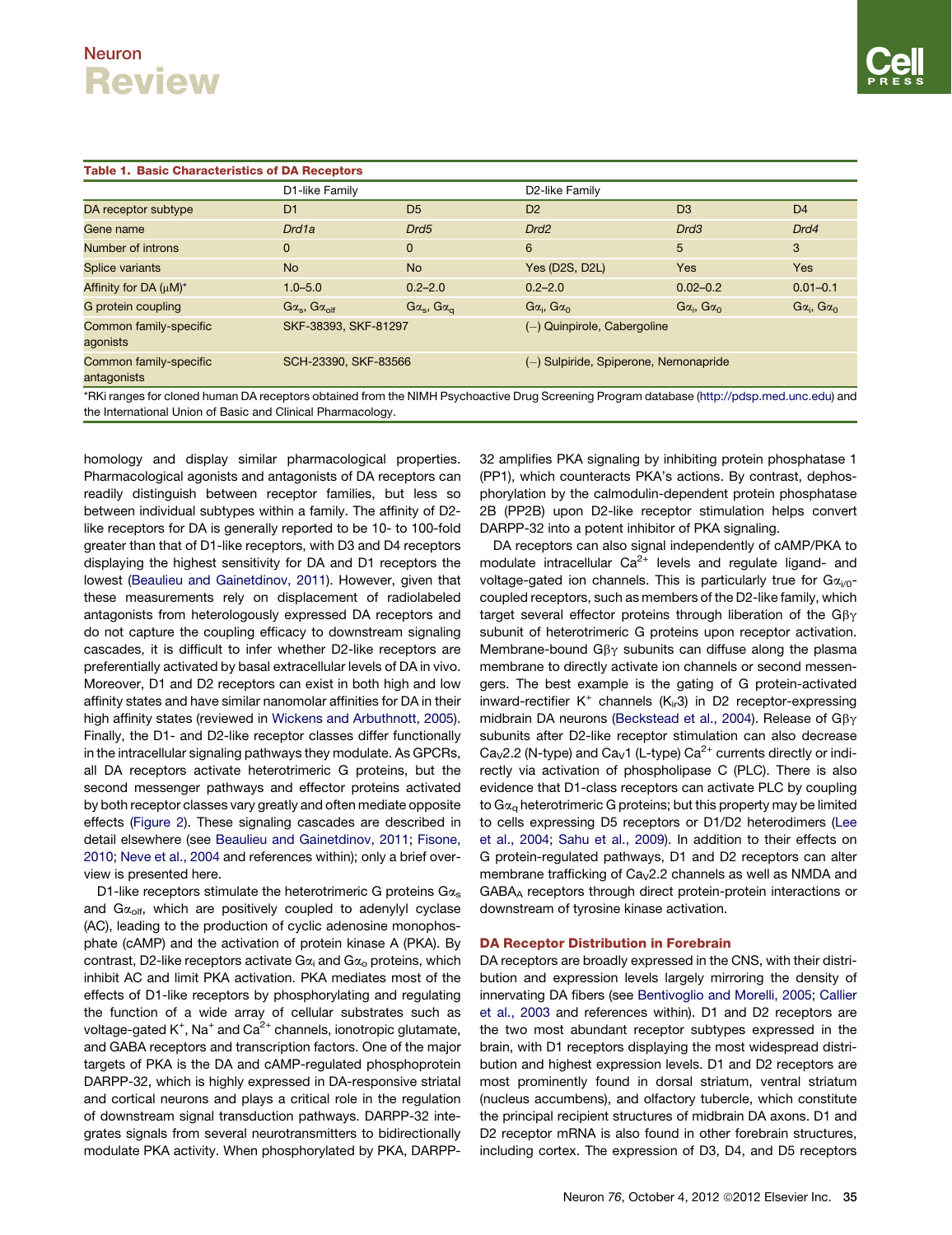<span id="page-3-0"></span>

#### Figure 2. Intracellular DA Signaling Pathways

Schematic of cAMP/PKA-dependent (A) and -independent (B) pathways recruited by DA receptors. D1- and D2-like receptors are depicted in the same cell for illustrative purposes. Note that some of the targets of  $G\beta\gamma$  are ion channels (K<sub>ir</sub>3, Ca<sub>V</sub>1, and Ca<sub>V</sub>2.2). Black and red arrows depict activation and inhibition, respectively. IP<sub>3</sub>, inositol triphosphate; DAG, diacylglycerol.

in the brain is considerably more restricted and weaker than that of D1 and D2 receptors. D1- and D2-like receptors are expressed in both striatal projection neurons (SPNs) and interneurons, as well as in subpopulations of pyramidal neurons, interneurons, and glial cells in cortex ([Table 2\)](#page-4-0). In these brain regions and others, D1- and D2-like receptors are localized presynaptically in nerve terminals and axonal varicosities, as well as postsynaptically in dendritic shafts and spines ([Bentivo](#page-12-0)[glio and Morelli, 2005\)](#page-12-0). Thus, no simple and general division of labor exists between D1 and D2 receptor families with respect

### Neuron Review

to receptor distribution in projection versus locally projecting neurons or pre- versus postsynaptic membrane specializations.

Striatum is almost entirely populated by two equally sized groups of GABAergic SPNs that extend axons either to basal ganglia output nuclei (the striatonigral or so-called direct pathway SPNs, denoted dSPNs) or to the external segment of the globus pallidus (GPe) (the striatopallidal or indirect pathway SPNs, denoted iSPNs). Anatomical, pharmacological, and single-cell RT-PCR studies determined that dSPNs express high levels of D1 receptors along with the peptides neurotransmitter substance P and dynorphin, whereas iSPNs express D2 receptors as well as the neurotransmitter enkephalin ([Gerfen,](#page-13-0) [1992;](#page-13-0) [Gerfen and Surmeier, 2011](#page-13-0)). This dichotomy was recapitulated in transgenic mice using bacterial artificial chromosomes (BACs) that express Cre recombinase or fluorescent proteins such as enhanced green fluorescent protein (EGFP) or tdTomato under control of the promoter region for D1 or D2 receptor genes [\(Ade et al., 2011](#page-12-0); [Gong et al., 2003](#page-13-0), [2007](#page-13-0)). In these mice, transgenes driven by D1 and D2 receptor promoters are almost exclusively segregated into striatonigral and striatopallidal populations, respectively, although a small number of D1 receptor-containing dSPNs additionally extend axon collaterals in GPe [\(Valjent et al., 2009\)](#page-16-0), consistent with earlier anatomical studies of single biocytin-filled cells. Moreover, molecular profiling studies in iSPNs and dSPNs support the selective enrichment of D1 and D2 receptors in distinct SPN populations [\(Heiman et al., 2008;](#page-14-0) [Lobo et al., 2010\)](#page-15-0). However, some controversy persists as to whether the segregation of DA receptor families in SPNs is absolute and whether subpopulations of SPNs potentially coexpressing both receptor types underlie the synergistic actions of D1 and D2 receptor agonists observed in some experimental preparations [\(Perreault et al., 2011](#page-15-0)). Indeed, in situ hybridization and single-cell RT-PCR experiments have revealed that D1 and D2 receptors can both be detected in a subset of SPNs in striatum and that dSPNs and iSPNs also express low levels of D3, D4, and D5 receptor mRNA [\(Lester](#page-14-0) [et al., 1993](#page-14-0); [Surmeier et al., 1992,](#page-16-0) [1996\)](#page-16-0). It is unclear whether these low-abundance transcripts significantly contribute to SPN function and whether the apparent cooperative effects of D1- and D2-like receptors observed in some studies instead arise from complex network interactions.

By virtue of the fact that dSPNs and iSPNs share largely similar morphological and physiological properties, they represent an ideal system to compare the differential neuromodulatory effects of D1 and D2 receptors on synaptic transmission and intrinsic excitability. However, despite this seeming simplicity, electrophysiological characterizations of DA's actions have been complicated by the fact that striatal interneurons also express DA receptors, as do the synaptic terminals of striatal afferents. In dorsal striatum, there are at least five distinct subtypes of GABAergic interneurons ([Tepper et al., 2010](#page-16-0)) and one population of large aspiny cholinergic interneurons. Although these interneurons collectively account for only 5%– 10% of all striatal neurons, they exert a powerful influence on behavior ([Gittis et al., 2011;](#page-13-0) [Witten et al., 2010\)](#page-16-0). Striatal GABAergic interneurons can be distinguished based on the expression of neuropeptides, synthetic enzymes, and calcium binding proteins (e.g., parvalbumin [PV]-expressing fast-spiking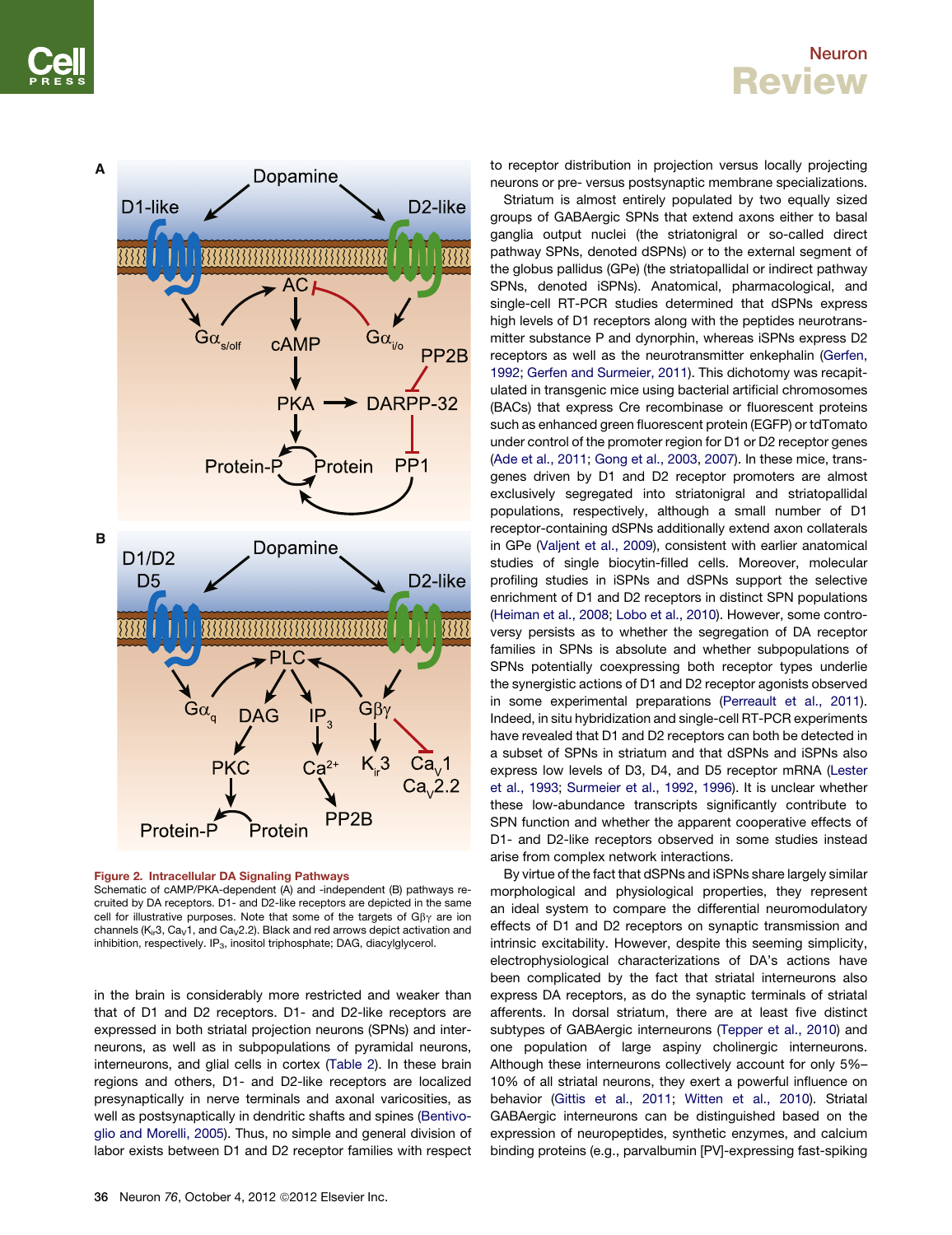<span id="page-4-0"></span>

|                                             | D <sub>1</sub>     | D <sub>2</sub>   | D <sub>3</sub> | D <sub>4</sub> | D <sub>5</sub> |
|---------------------------------------------|--------------------|------------------|----------------|----------------|----------------|
| Striatum                                    |                    |                  |                |                |                |
| <b>dSPNs</b>                                | $+++$ (>90%)       |                  | $+ (50\%)$     | $+$ ( $<$ 10%) |                |
| <b>iSPNs</b>                                | $+$ (<10%)         | $+++$ (>90%)     | $+$ ( $<$ 10%) | $+$ ( $<$ 10%) | $+$ ( $<$ 10%) |
| Cholinergic interneurons                    | $+$ ( $<$ 20%)     | $++$ ( $>80\%$ ) |                |                | $++ ( >80\%)$  |
| $PV^+$ interneurons                         |                    |                  |                |                | $+$ (>70%)     |
| NPY/SOM/NO <sup>+</sup> interneurons        | $+$ ( $<$ 10%)     |                  |                |                | $+$ (>70%)     |
| CR <sup>+</sup> interneurons                |                    |                  |                |                | $+ (50\%)$     |
| Cortex                                      |                    |                  |                |                |                |
| L2/3 pyramidal neurons                      | $++$ (<20%)        | $+$ ( $<$ 10%)   |                | $+$            | $+$            |
| L5/6 pyramidal neurons                      | $++ (20\% - 40\%)$ | $+ (25%)$        |                | $+$            | $+$            |
| L <sub>2</sub> -L <sub>6</sub> interneurons | $++$ (30%-60%)*    | $+ (20\%)^*$     | $+$            | $+$            | $+$            |

This table reports semiquantitative expression levels of various DA receptor subtypes (+++, highest expression; +, low expression; -, mRNA not de tected) and their relative cellular distribution (in parentheses) within defined cortical and striatal neuronal populations. \*For the most part, PV+ interneurons.

[FS] interneurons, neuropeptide Y [NPY]/somatostatin [SOM]/ nitric oxide synthase [NOS]-coexpressing low-threshold spiking [LTS] interneurons, NPY only expressing neurogliaform, THexpressing interneurons, and calretinin [CR]-expressing interneurons). Cholinergic interneurons mainly coexpress D2 and D5 receptors, whereas PV<sup>+</sup>, CR<sup>+</sup>, and NPY/SOM/NOS<sup>+</sup> interneurons express D5 receptors [\(Rivera et al., 2002;](#page-15-0) [Yan and](#page-16-0) [Surmeier, 1997\)](#page-16-0). It is currently unknown whether NPY-neurogliaform and TH<sup>+</sup> interneurons express DA receptors. In addition, D2 receptors adorn the presynaptic terminals of DA afferents ([Ses](#page-15-0)[ack et al., 1994](#page-15-0)), glutamatergic cortical and thalamic afferents that innervate SPNs and interneurons ([Wang and Pickel, 2002\)](#page-16-0), as well as GABAergic pallidostriatal neurons ([Hoover and](#page-14-0) [Marshall, 2004](#page-14-0)), which mostly terminate on PV<sup>+</sup> interneurons and SPNs [\(Mallet et al., 2012\)](#page-15-0). D1 receptors have also been observed in a small number of presynaptic glutamatergic terminals in striatum [\(Dumartin et al., 2007](#page-13-0)). Lastly, SPNs provide lateral inhibition onto each other through recurrent axon collaterals that contain D1 or D2 receptors, depending on SPN subtype (Guzmá[n et al., 2003;](#page-14-0) [Taverna et al., 2005](#page-16-0); [Tecuapetla](#page-16-0) [et al., 2009](#page-16-0)). Thus, DA probably initiates a complex cascade of modulatory events in striatum that has the potential to vary dynamically depending on the recruitment of distinct striatal circuits.

In cerebral cortex, the cellular distribution of DA receptors is not as well delineated. The distribution and density of mesocortical DA fibers and cortical DA receptors varies between species, as well as between and within cortical areas in a given species [\(Bentivoglio and Morelli, 2005](#page-12-0)), limiting the ability to extract general DA signaling principles. Most studies have focused on PFC, which is the principal cortical recipient of DA afferents. During the past two decades, a large number of histological studies have confirmed that D1 receptors are the most widespread and strongly expressed DA receptors in PFC. D1 and D2 receptors distribute to both pyramidal neurons and interneurons throughout layers (L) 2 to 6, but most prominently in deep cortical layers ([Bentivoglio and Morelli, 2005;](#page-12-0) [Santana](#page-15-0) [et al., 2009\)](#page-15-0), where DA innervation is densest. In PFC pyramidal

neurons, D1 receptor mRNA is expressed in approximately 20% of layer L2/3 and L5 and in 40% of L6 pyramidal cells (Table 2). By contrast, D2 receptor mRNA is only sparsely detected in superficial layer pyramidal neurons (5% in L2/3) and in 25% and 13% of L5 and L6 pyramidal cells, respectively [\(Santana](#page-15-0) [et al., 2009\)](#page-15-0). The cellular distribution of D5 receptors in pyramidal neurons overlaps with that of D1 receptors ([Bergson et al., 1995\)](#page-12-0), and D3 and D4 receptors mostly distribute to GABAergic interneurons ([Khan et al., 1998](#page-14-0)). Therefore, unlike striatum, DA receptors in PFC may only be expressed in a fraction of projection neurons, indicating that a considerable number of pyramidal cells may not be subject to direct modulation by DA. Moreover, DA receptor expression in PFC pyramidal neurons does not delineate a functionally homogeneous group of cells, as only a small proportion of corticostriatal (6%–11%), corticothalamic (25%), and corticocortical (4%–10%) neurons expressed D1 or D2 receptors ([Gaspar et al., 1995\)](#page-13-0).

Although the total number of DA receptor-expressing pyramidal neurons exceeds that of interneurons, DA receptors are proportionally more widespread and homogeneously expressed within local interneuron populations. D1 receptor mRNA is present in 30%–60% of all GABA-containing cortical interneurons across cortical layers in rat [\(Le Moine and Gaspar,](#page-14-0) [1998;](#page-14-0) [Santana et al., 2009\)](#page-15-0). The vast majority of these cells are PV<sup>+</sup> FS interneurons and calbindin (CB)-expressing LTS interneurons but only rarely CR<sup>+</sup> interneurons; it is estimated that up to 60% of PV<sup>+</sup>, 25% of CB<sup>+</sup>, and <10% of CR<sup>+</sup> interneurons express D1 receptors ([Le Moine and Gaspar, 1998](#page-14-0)). The fraction of interneurons expressing D1-like receptors may be larger, as D5 receptors complement the expression pattern of D1 receptors, labeling mostly  $CR^+$  interneurons, and less so  $PV^+$  interneurons [\(Glausier et al., 2009\)](#page-13-0). By contrast, D2 receptors distribute to a comparatively smaller fraction of cortical GABAergic interneurons: only 5%–17% of interneurons contain D2 receptor mRNA [\(Santana et al., 2009](#page-15-0)), the majority of which consist of PV<sup>+</sup> interneurons ([Le Moine and Gaspar, 1998\)](#page-14-0). Although D3 and D4 receptors may complement the expression of D2 receptors in cortical interneurons, their overall distribution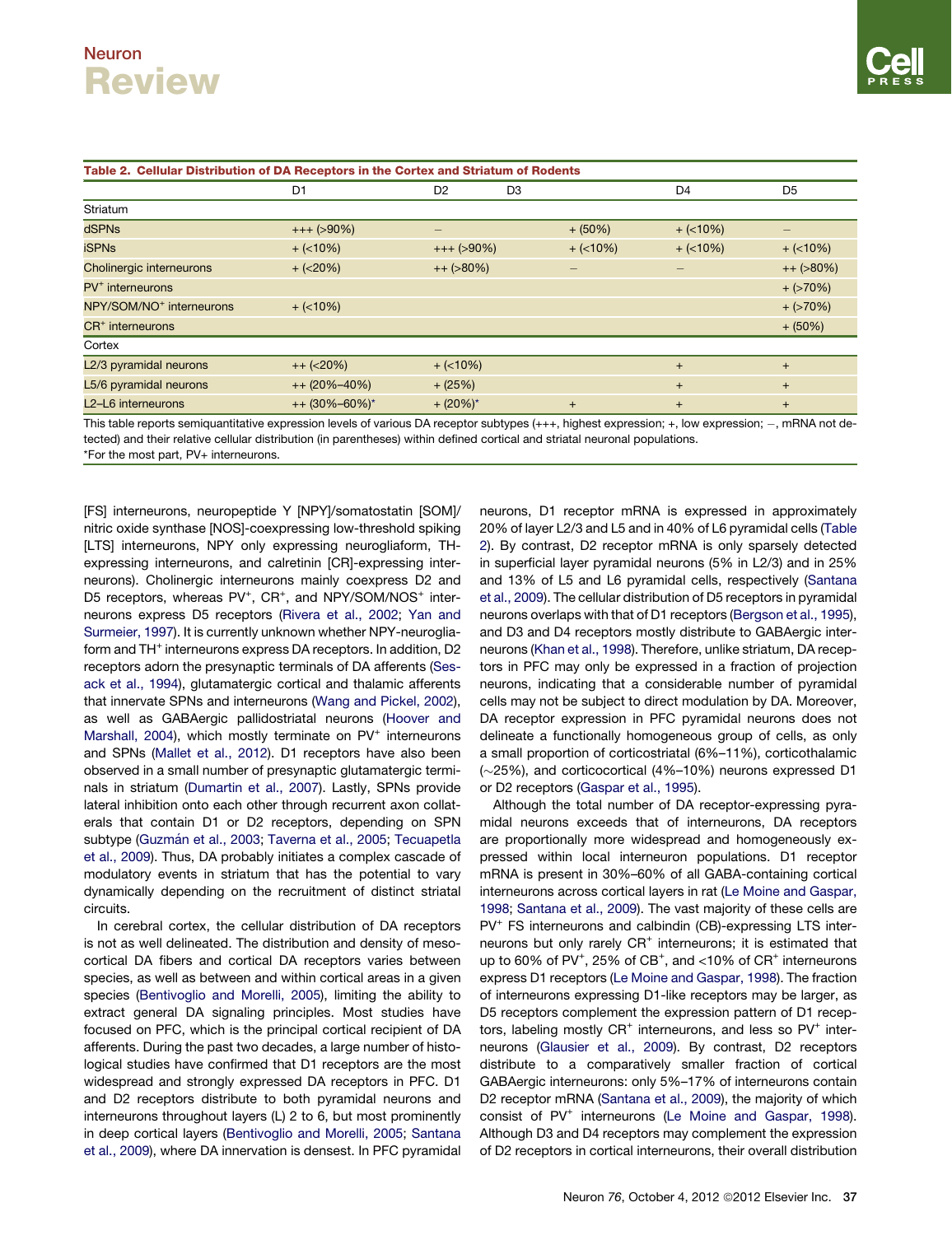

### Figure 3. DA Modulation of Neurotransmitter Release

non-FS

Summary of modulatory effects of DA on transmitter release (small circled arrows) in striatum (A) and cortex (B). Principal cells are depicted in blue and interneurons in green. Glutamatergic, GABAergic, and cholinergic synaptic inputs are represented as triangles, circles, and squares shaded to reflect modulation by D1-class (black) or D2-class (white) receptors. Lack of presynaptic modulation by DA is shown in gray. The identity of the presynaptic cell (inferred or deducted from paired recordings) is indicated where possible. Note that some modulatory changes only apply to striatal subdivisions (dorsal versus ventral) and that inconsistencies exist (e.g., DA modulation of GABAergic inputs onto L5 PCs). CIN, cholinergic interneuron; PC, pyramidal cell.

■N/A

is limited ([Khan et al., 1998\)](#page-14-0), indicating that D2-like receptors are unlikely to distribute to a large proportion of GABAergic interneurons.

Transgenic mice have the potential to help identify cortical cells with transcriptionally active DA receptor genes. However, currently available transgenic lines for D1 and D2 receptors were selected based on the fidelity of transgene expression in striatal neurons [\(Valjent et al., 2009\)](#page-16-0). Comparatively little is known in cortex regarding the penetrance and specificity of these transgenes in D1 and D2 receptor-expressing neurons. A recent study by [Zhang et al. \(2010\)](#page-17-0) determined that *Drd2*- EGFP/*Drd1a*-tdTomato BAC transgenic mice express EGFP in over 90% of PFC pyramidal neurons and tdTomato in 16%– 25% of pyramidal cells, most of which coexpress EGFP, without any region or layer-specific differences. This distribution stands in stark contrast to that described previously [\(Bentivoglio and](#page-12-0) [Morelli, 2005](#page-12-0)). In another recent study [\(Gee et al., 2012\)](#page-13-0), PFC pyramidal neurons identified in *Drd2*-EGFP and *Drd2*-Cre BAC transgenic mice were found to project to thalamus but not contralateral cortex, unlike previous descriptions using in situ

hybridization ([Gaspar et al., 1995](#page-13-0)). These discrepancies probably speak to the weaknesses of both histological and transgenic approaches. BAC transgenes are generated by nonspecific integration into the target genome and are not immune to positional effects, requiring phenotypic characterization of several transgenic lines before identifying the ones that most closely recapitulate endogenous gene expression patterns. Moreover, transgenic reporter and effector proteins are not subject to the same posttranscriptional and homeostatic regulatory mechanisms that control GPCR expression and may therefore highlight cells that do not functionally detect DA under normal conditions. Conversely, low-abundance GPCR transcripts may be functionally relevant but below the detection limit of conventional histological methods. Therefore, more functional studies like the one recently performed on L5 PFC pyramidal neurons in *Drd1a*-TdTomato mice [\(Seong and Carter,](#page-15-0) [2012\)](#page-15-0) are needed to determine whether BAC transgene expression in brain areas other than striatum accurately identifies neurons that are directly modulated by DA.

#### DA Modulation of Neurotransmitter Release

One of the many ways neuromodulators influence synaptic transmission is by regulating release of neurotransmitters. Neuromodulators can initiate changes in release probability (*Prelease*) either by activating presynaptic receptors or by eliciting the liberation of retrograde signaling molecules from the postsynaptic membrane. Thus, modulation of *Prelease* by DA cannot simply be inferred based on presynaptic localization of DA receptors, nor can it be excluded in their absence. For the purposes of this Review, we focus on electrophysiological studies in acute brain slices that clearly identify a presynaptic modulatory effect of DA either through analysis of tetrodotoxin (TTX)-resistant ''miniature'' excitatory or inhibitory postsynaptic currents (mEPSCs or mIPSCs), paired-pulse ratios, or evoked excitatory or inhibitory postsynaptic currents (EPSCs or IPSCs) when postsynaptic changes in neurotransmitter receptor composition have been excluded.

DA acting through both D1 and D2 receptor families has been implicated in heterosynaptic regulation of *Prelease* at glutamatergic, GABAergic, and cholinergic terminals (Figure 3). Specifically, D2-like receptor activation decreases release of glutamate onto SPNs in dorsal and ventral striatum ([Bamford et al., 2004;](#page-12-0) [Higley and Sabatini, 2010](#page-14-0); [Salgado et al., 2005](#page-15-0); [Wang et al.,](#page-16-0) [2012\)](#page-16-0). D2-like receptors also decrease *Prelease* of GABA onto PFC pyramidal neurons [\(Chiu et al., 2010;](#page-12-0) [Seamans et al.,](#page-15-0) [2001b;](#page-15-0) [Xu and Yao, 2010\)](#page-16-0), SPNs [\(Delgado et al., 2000;](#page-13-0) Guzmán [et al., 2003](#page-14-0); [Kohnomi et al., 2012;](#page-14-0) [Taverna et al., 2005](#page-16-0); [Tecua](#page-16-0)[petla et al., 2009\)](#page-16-0), and striatal interneurons [\(Bracci et al., 2002;](#page-12-0) [Centonze et al., 2003;](#page-12-0) [Momiyama and Koga, 2001;](#page-15-0) [Pisani](#page-15-0) [et al., 2000\)](#page-15-0). In addition, D2-like receptors depress release of acetylcholine (Ach) onto striatal cholinergic interneurons [\(Pisani](#page-15-0) [et al., 2000\)](#page-15-0). D1-like receptor stimulation decreases release of glutamate onto L5 pyramidal cells in PFC [\(Gao et al., 2001;](#page-13-0) [Gao and Goldman-Rakic, 2003](#page-13-0); [Gonzalez-Islas and Hablitz,](#page-13-0) [2003;](#page-13-0) [Seamans et al., 2001a\)](#page-15-0) and SPNs in ventral striatum [\(Harvey and Lacey, 1997](#page-14-0); [Nicola and Malenka, 1997](#page-15-0); [Pennartz](#page-15-0) [et al., 1992](#page-15-0); [Wang et al., 2012\)](#page-16-0) but not dorsal striatum [\(Nicola](#page-15-0) [and Malenka, 1998\)](#page-15-0). Moreover, DA-mediated activation of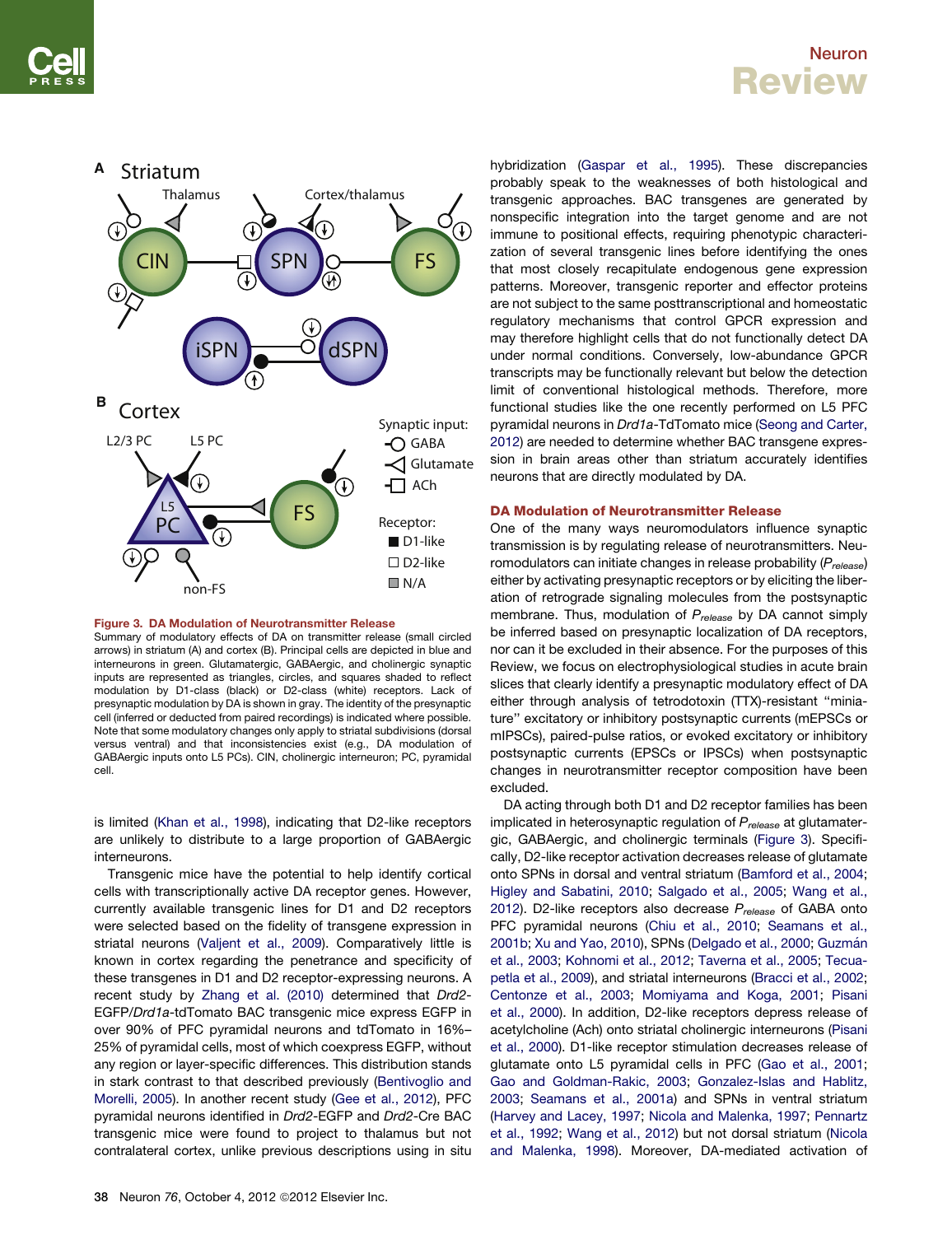D1-like receptors reduces GABA release onto cortical FS interneurons ([Towers and Hestrin, 2008\)](#page-16-0), L2–L5 PFC pyramidal neurons ([Gao et al., 2003;](#page-13-0) [Gonzalez-Islas and Hablitz, 2001\)](#page-13-0), and SPNs in ventral striatum only ([Nicola and Malenka, 1997,](#page-15-0) [1998;](#page-15-0) [Pennartz et al., 1992;](#page-15-0) [Taverna et al., 2005\)](#page-16-0). Thus, at synapses responsive to DA modulation, DA typically acts to decrease *Prelease*.

There are, however, some notable exceptions to this simple view. DA and D1-like receptor agonists enhance GABA release from dSPN axon collaterals (Guzmá[n et al., 2003\)](#page-14-0). Such D1like receptor-induced facilitation of transmitter release is consistent with the previously reported presynaptic enhancement of neurotransmission by cAMP and PKA at hippocampal and cerebellar synapses ([Chen and Regehr, 1997](#page-12-0); [Trudeau et al.,](#page-16-0) [1996\)](#page-16-0). In addition, the D2-like receptor agonist quinpirole was reported to increase GABA release in a third of synaptic connections formed by FS interneurons onto SPNs in nucleus accumbens and to decrease it in another third ([Kohnomi et al., 2012\)](#page-14-0). The variable or inconsistent nature of some of these observations may arise from cell type or synaptic heterogeneity or from the recruitment of other neuromodulatory systems that in turn influence release probability. In cortex, DA differentially influences GABAergic transmission from FS and non-FS interneurons onto pyramidal neurons: it depresses GABA release from FS interneurons and potentiates inhibitory postsynaptic potentials initiated by non-FS cells without affecting electrophysiological measures of *Prelease* [\(Gao et al., 2003](#page-13-0)). In striatum, anatomical studies indicate that presynaptic D1 and D2 receptors are only expressed in a small fraction of glutamatergic synapses [\(Dumartin et al., 2007;](#page-13-0) [Wang and Pickel, 2002](#page-16-0)), in agreement with reports of sparse DA receptor expression in a subset of striatum-projecting L5 pyramidal neurons [\(Gaspar](#page-13-0) [et al., 1995](#page-13-0)). This observation is corroborated by functional imaging studies of vesicular release from corticostriatal afferents, in which DA modulation is limited to only a small number of terminals [\(Bamford et al., 2004](#page-12-0); [Wang et al., 2012](#page-16-0)). Moreover, DA modulates the activity of cholinergic interneurons ([Aosaki](#page-12-0) [et al., 1998](#page-12-0); [Pisani et al., 2000\)](#page-15-0) and can promote the postsynaptic liberation of adenosine and endocannabinoids from SPNs, which independently influence transmitter exocytosis through the activation of presynaptic GPCRs ([Harvey and Lacey, 1997;](#page-14-0) [Oldenburg and Ding, 2011;](#page-15-0) [Wang et al., 2012\)](#page-16-0).

#### Molecular Substrates of Presynaptic DA Modulation

The molecular mechanisms of DA's action on presynaptic terminals remain poorly understood due to technical difficulties associated with probing presynaptic intracellular signal cascades. D1- and D2-like receptor agonists inhibit somatic  $Ca<sub>v</sub>2.1$  (P/Q-type) and  $Ca<sub>v</sub>2.2$  channels ([Salgado et al., 2005;](#page-15-0) [Surmeier et al., 1995](#page-16-0); [Yan et al., 1997](#page-16-0)), which are primarily responsible for initiating neurotransmission in the CNS. These  $Ca<sup>2+</sup>$  channels therefore constitute a likely substrate for the presynaptic modulatory effect of DA. Indeed, inhibition of  $Ca<sub>v</sub>2.2$  underlies the D2 receptor-induced reduction of GABA release onto striatal cholinergic interneurons [\(Momiyama and](#page-15-0) [Koga, 2001;](#page-15-0) [Pisani et al., 2000\)](#page-15-0), and the D2 receptor-evoked depression of GABA release from SPN axon collaterals depends on modulation of  $Ca<sub>V</sub>2.1$  or  $Ca<sub>V</sub>2.2$  depending on age ([Salgado](#page-15-0) [et al., 2005\)](#page-15-0). However, DA's effects on neurotransmitter release are not exclusively mediated through presynaptic modulation of  $Ca^{2+}$  channels; in ventral striatum, DA acting on D1-like receptors depresses excitatory transmission independently of presynaptic  $Ca^{2+}$  influx ([Nicola and Malenka, 1997](#page-15-0)).

### Pre- and Postsynaptic Regulation of Transmitter Release by DA

While there are good reasons to believe that DA modulates transmitter release by directly activating presynaptic DA receptors, experimental evidence formally excluding the involvement of postsynaptic receptors is rare, especially at synapses in which DA receptors are expressed both pre- and postsynaptically. Using paired recordings from synaptically connected SPNs, [Tecuapetla et al. \(2009\)](#page-16-0) showed that DA acting on D2 but not D1 receptors depresses GABA release from iSPNs (expressing D2 receptors) onto dSPNs (expressing D1 receptors), providing compelling evidence for a direct presynaptic locus of action. In striatum, activation of D2 receptors diminishes presynaptic release of glutamate from corticostriatal afferents [\(Bamford](#page-12-0) [et al., 2004;](#page-12-0) [Higley and Sabatini, 2010](#page-14-0); [Salgado et al., 2005;](#page-15-0) [Wang et al., 2012](#page-16-0)). Although commonly attributed to activation of presynaptic D2 receptors, DA and D2 receptor agonists have small [\(Wang et al., 2012\)](#page-16-0) or negligible effects on mEPSCs (André [et al., 2010](#page-12-0); [Nicola and Malenka, 1998](#page-15-0)), the reduction in evoked glutamate release scales with afferent stimulation frequency [\(Bamford et al., 2004;](#page-12-0) [Yin and Lovinger, 2006\)](#page-17-0) and is prevented by postsynaptic  $Ca^{2+}$  buffering as well as pharmacological and genetic blockade of metabotropic glutamate and endocannabinoid receptors ([Tozzi et al., 2011](#page-16-0); [Wang et al.,](#page-16-0) [2012;](#page-16-0) [Yin and Lovinger, 2006](#page-17-0)). While these studies do not exclude a role for presynaptic D2 receptors, they suggest that under conditions of elevated synaptic activity, DA and glutamate interact postsynaptically to decrease synaptic drive through the synthesis of endocannabinoid retrograde messengers. A similar inhibitory feedback pathway relying on postsynaptic release of adenosine has been proposed downstream of D1-like and NMDA receptors in ventral striatum [\(Harvey and Lacey, 1997;](#page-14-0) [Wang et al., 2012](#page-16-0)), though this has not been universally observed [\(Nicola and Malenka, 1997\)](#page-15-0).

Using optical imaging of exocytic events and electrophysiological recordings from EGFP-labeled dSPNs and iSPNs in BAC transgenic mice, [Wang et al. \(2012\)](#page-16-0) recently dissected the presumed pre- and postsynaptic effects of D1 and D2 receptors on glutamate release from corticoaccumbal afferents. Under conditions of minimal synaptic activity (i.e., in TTX), their studies revealed slight presynaptic excitatory and inhibitory effects of D1- and D2-like receptor agonists on glutamate release, respectively. Under conditions of moderate to high corticoaccumbal activity (spontaneous and evoked EPSCs), stimulation of D1 and D2-like receptors both evoked a more pronounced decrease in glutamate release that originated postsynaptically and occluded presynaptic contributions. The D1 receptormediated downregulation of glutamate release required AMPA and NMDA receptors and resulted from activation of presynaptic adenosine A1 receptors after postsynaptic liberation of adenosine. By contrast, D2 receptors interacted postsynaptically with metabotropic glutamate receptors to stimulate endocannabinoid production. This same pathway is known to be required for long-term depression of glutamate release onto iSPNs in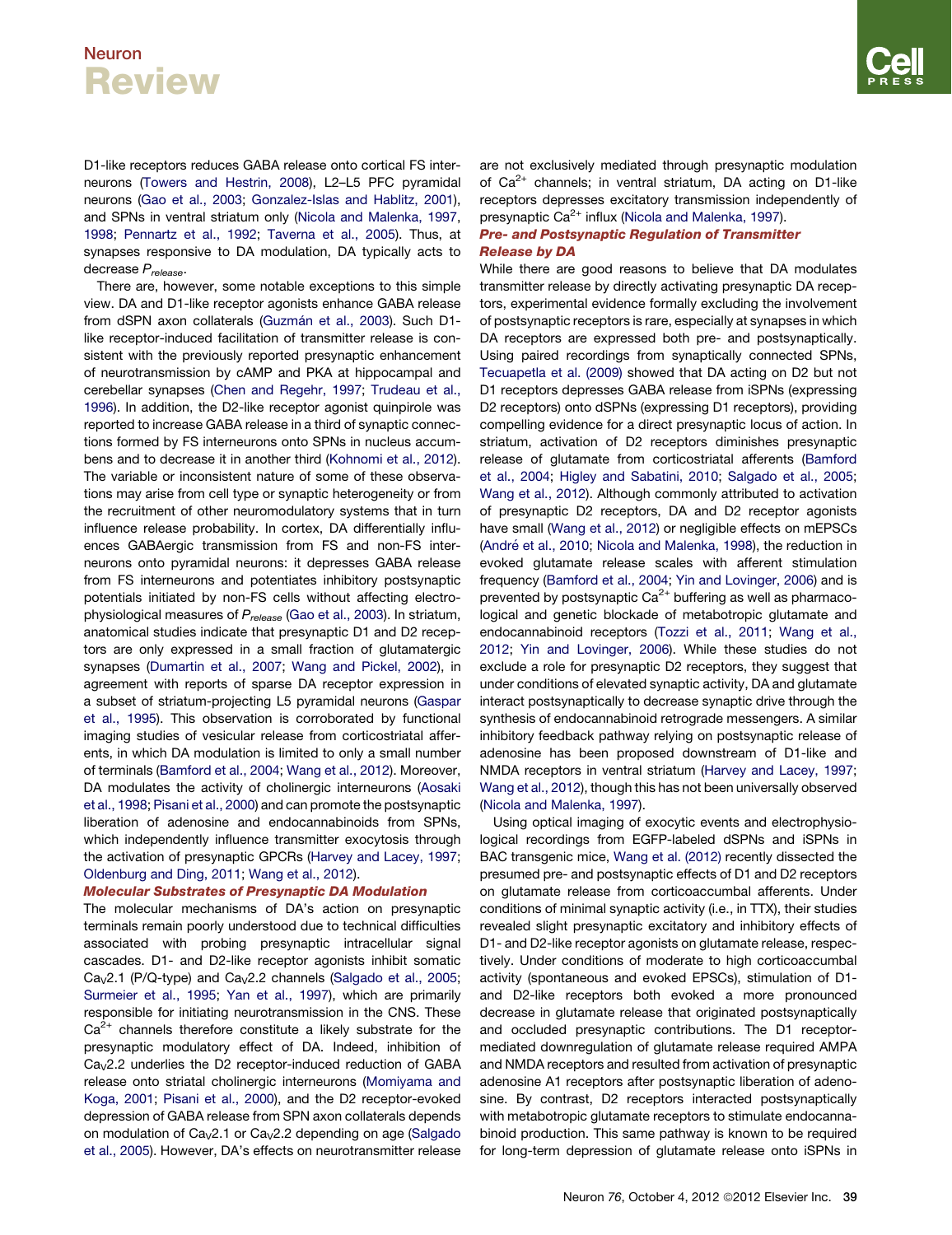dorsal striatum ([Kreitzer and Malenka, 2007](#page-14-0)). The effects of DA on transmitter release are therefore complex, contextdependent, and not limited to the action of presynaptically localized DA receptors. The observation that other neuromodulatory systems can independently be engaged by DA further complicates analyses of the mechanisms employed by endogenous DA to modulate transmitter release.

### DA Modulation of Postsynaptic Neurotransmitter **Receptors**

Postsynaptic neurotransmitter receptors are likely targets for the neuromodulatory effects of DA. During the past two decades, in vitro studies demonstrating rapid DA receptor-mediated modulation of ionotropic glutamate and GABA receptor function and trafficking have abounded, leaving little doubt as to the ability of DA to regulate them. However, the nature and consequences of these interactions are complex and controversial, owing to differences in DA's actions across brain areas, cell types, and experimental conditions.

#### DA Modulation of NMDA Receptors

It is generally accepted that DA acting on D1-like receptors potentiates currents, membrane depolarization, and cytosolic  $Ca<sup>2+</sup>$  levels evoked by ionotophoretic or bath application of NMDA receptor agonists in acutely dissociated neurons (André [et al., 2010;](#page-12-0) [Chen et al., 2004](#page-12-0); Flores-Herná[ndez et al., 2002;](#page-13-0) [Jocoy et al., 2011\)](#page-14-0) or slice preparations from PFC and striatum ([Cepeda et al., 1998](#page-12-0); [Levine et al., 1996a;](#page-14-0) [Tseng and O'Donnell,](#page-16-0) [2004](#page-16-0); [Zheng et al., 1999](#page-17-0)). Neuronal glutamate receptors distribute to both synaptic and nonsynaptic membranes, but the receptors that populate these membrane domains are distinct with respect to subunit composition, trafficking regulatory mechanisms and function [\(Gladding and Raymond, 2011;](#page-13-0) [Shepherd and Huganir, 2007\)](#page-15-0). By virtue of the fact that exogenous application of agonists preferentially targets somatic and extrasynaptic receptors, these studies collectively indicate that D1 receptor stimulation can potentiate extrasynaptic NMDA receptor function. Several mechanisms have been proposed to underlie this potentiation, most of which implicate NMDA receptor phosphorylation and membrane trafficking, although the intracellular effectors involved are a matter of debate ([Braithwaite et al., 2006;](#page-12-0) Flores-Herná[ndez et al., 2002;](#page-13-0) [Gao](#page-13-0) [and Wolf, 2008;](#page-13-0) [Hallett et al., 2006\)](#page-14-0). Importantly, many of the studies reporting enhancements of NMDA receptor function in slices either measured membrane potential or recorded membrane currents under conditions that do not minimize errors associated with the inability to adequately voltage clamp distal dendrites. This is particularly problematic when investigating functional contributions of NMDA receptors, for which gating is voltage dependent. Indeed, DA modulation of dendritic voltage-gated  $Ca^{2+}$  channels has been shown to contribute indirectly to NMDA receptor potentiation, possibly by helping relieve Mg<sup>2+</sup> block ([Cepeda et al., 1998](#page-12-0)).

It has been comparatively more difficult to establish whether D1 receptors also affect synaptically localized NMDA receptors, as synaptic stimulation experiments require conditions that additionally exclude contributions from DA's actions on local interneurons and presynaptic release. Nevertheless, activation of D1-like receptors potentiates miniature and electrically

evoked NMDA receptor EPSCs through postsynaptic signaling involving PKA and protein kinase C (PKC) in PFC [\(Gonzalez-Islas](#page-13-0) [and Hablitz, 2003;](#page-13-0) [Li et al., 2010;](#page-14-0) [Seamans et al., 2001a\)](#page-15-0). In striatum, synaptically evoked NMDA receptor EPSCs are potentiated by D1-like receptor stimulation in some studies [\(Jocoy et al., 2011](#page-14-0); [Levine et al., 1996b](#page-14-0)) but remain unaffected by DA in others [\(Beurrier and Malenka, 2002](#page-12-0); [Nicola and Mal](#page-15-0)[enka, 1998\)](#page-15-0).

Several studies have also presented evidence that currents evoked by exogenous NMDA application can be attenuated by stimulation of D1-like ([Castro et al., 1999](#page-12-0); [Lee et al., 2002](#page-14-0); [Lin](#page-14-0) [et al., 2003](#page-14-0); [Tong and Gibb, 2008\)](#page-16-0) or D2-like (André et al., [2010;](#page-12-0) Flores-Herná[ndez et al., 2002](#page-13-0); [Jocoy et al., 2011](#page-14-0); [Kotecha](#page-14-0) [et al., 2002;](#page-14-0) [Li et al., 2009;](#page-14-0) [Liu et al., 2006](#page-15-0); [Wang et al., 2003;](#page-16-0) [Zheng et al., 1999\)](#page-17-0) receptors. One concern associated with some electrophysiological experiments showing depressing effects of D1-like receptor agonists is that they may have been confounded by direct, nonspecific effects of these agents on NMDA receptors; high concentrations of DA or SKF38393, a D1-like receptor agonist, promote rapid, reversible, and voltage-dependent blockade of NMDA receptor currents in cultured hippocampal, striatal, and thalamic neurons ([Castro](#page-12-0) [et al., 1999;](#page-12-0) [Kotecha et al., 2002](#page-14-0)). With few exceptions ([Wang](#page-16-0) [et al., 2003\)](#page-16-0), most reports of decreased NMDA receptor function by DA point to mechanisms independent of G protein signaling, resulting either from direct protein-protein interactions between NMDA receptors and D1 and D2 receptors [\(Lee et al., 2002;](#page-14-0) [Liu](#page-15-0) [et al., 2006](#page-15-0)) or from the activation of intracellular tyrosine kinases ([Kotecha et al., 2002](#page-14-0); [Li et al., 2009;](#page-14-0) [Tong and Gibb, 2008](#page-16-0)). However, few studies have revealed diminished function of synaptic NMDA receptors after DA application. In striatum, postsynaptic NMDA receptor currents evoked by electrical stimulation or two-photon glutamate uncaging are unperturbed by D2 receptor agonists ([Higley and Sabatini, 2010](#page-14-0); [Levine et al.,](#page-14-0) [1996b\)](#page-14-0). Interestingly, a PKA-dependent decrease in  $Ca^{2+}$  influx through NMDA receptors was observed in iSPNs upon D2 receptor activation, indicating that while D2 receptors do not directly modulate the depolarizing currents contributed by NMDA receptors, they can limit the activation of  $Ca<sup>2+</sup>$ -dependent pathways downstream of NMDA receptors [\(Higley and Sabatini,](#page-14-0) [2010\)](#page-14-0), an effect likely due to the regulation of NMDA receptor  $Ca<sup>2+</sup>$  permeability by PKA phosphorylation of the channel [\(Chalifoux and Carter, 2010;](#page-12-0) [Skeberdis et al., 2006](#page-15-0)). Likewise, the D2-like receptor agonist quinpirole did not significantly affect NMDA receptor EPSCs in L2/3 PFC pyramidal neurons [\(Gonzalez-Islas and Hablitz, 2003\)](#page-13-0). By contrast, selective pharmacological activation of D4 receptors suppresses synaptically evoked NMDA receptor EPSCs in cortex through PKA-dependent NMDA receptor internalization [\(Wang et al., 2003](#page-16-0)). Thus, DA has the capacity to bidirectionally modulate synaptic NMDA receptors through D1- and D2-class receptors, but the susceptibility of individual synapses across brain areas and the intracellular pathways recruited vary greatly.

#### DA Modulation of AMPA Receptors

As for NMDA receptors, there is a large body of evidence showing that DA bidirectionally modulates the function and membrane trafficking of AMPA receptors. Biochemical studies have demonstrated that D1 receptor agonists and D2 receptor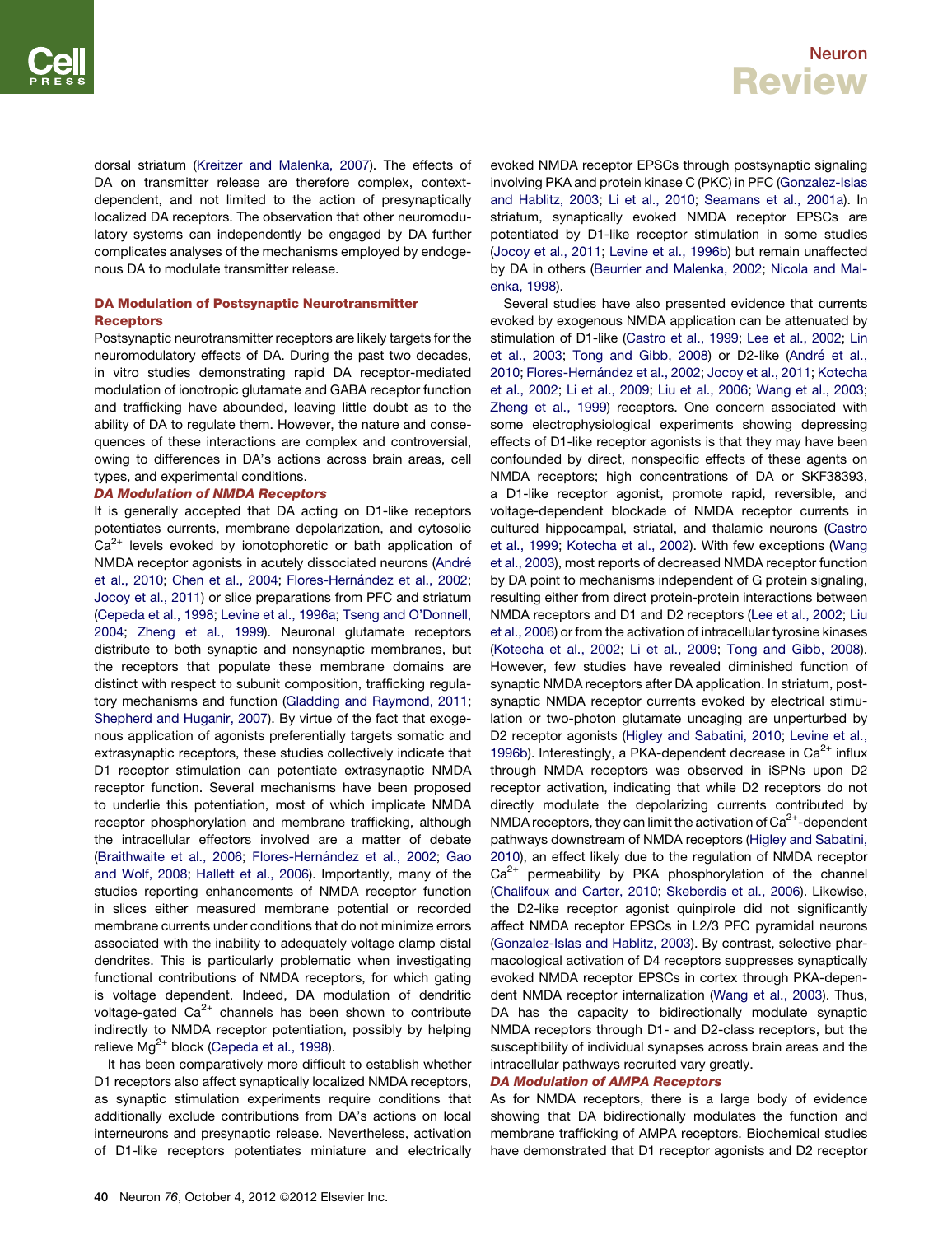antagonists promote PKA-dependent phosphorylation of AMPA receptors, whereas D2 receptor agonists diminish it by favoring PP1 activity (Hå[kansson et al., 2006;](#page-14-0) [Snyder et al., 2000](#page-15-0)). PKA phosphorylation increases AMPA receptor peak open probability and extrasynaptic membrane expression ([Shepherd and](#page-15-0) [Huganir, 2007](#page-15-0)). Consistent with this, D1 receptors acting through PKA increase surface AMPA receptors in neuronal cultures prepared from nucleus accumbens ([Sun et al., 2008](#page-16-0)) and PFC [\(Sun et al., 2005\)](#page-16-0), whereas D2 receptor agonists decrease surface AMPA receptor levels ([Sun et al., 2005](#page-16-0)). Moreover, membrane currents and potentials evoked by local application of AMPA receptor agonists in striatal and cortical neurons are depressed by D2 receptor stimulation (André [et al., 2010](#page-12-0); [Her](#page-14-0)ná[ndez-Echeagaray et al., 2004;](#page-14-0) [Levine et al., 1996a](#page-14-0)) and are either unaffected [\(Calabresi et al., 1995;](#page-12-0) [Seamans et al.,](#page-15-0) [2001a](#page-15-0); [Zheng et al., 1999\)](#page-17-0) or potentiated (André [et al., 2010;](#page-12-0) [Levine et al., 1996a;](#page-14-0) [Lin et al., 2003;](#page-14-0) [Yan et al., 1999](#page-16-0)) by D1 receptor agonists. Importantly, DA receptor signaling is not sufficient to recruit AMPA receptors to postsynaptic terminals [\(Sun et al., 2005](#page-16-0), [2008](#page-16-0)), probably because AMPA receptor surface expression and synaptic targeting by lateral diffusion constitute two independent and separately regulated trafficking steps [\(Shepherd and Huganir, 2007](#page-15-0)). Thus, modifications of AMPA receptor surface expression at extrasynaptic membranes by DA may not necessarily extend to synaptic sites. Indeed, very few studies have reported increased or decreased postsynaptic AMPA receptor currents in response stimulation of D1- or D2-class receptors, respectively [\(Gonzalez-Islas and Hablitz,](#page-13-0) [2003;](#page-13-0) [Levine et al., 1996b\)](#page-14-0). In most cases, postsynaptic AMPA receptor function was unaltered by DA or D1 receptor agonists in PFC [\(Gao et al., 2001;](#page-13-0) [Gao and Goldman-Rakic, 2003;](#page-13-0) [Seamans et al., 2001a;](#page-15-0) [Zhou and Hablitz, 1999\)](#page-17-0) and striatum [\(Bracci et al., 2002](#page-12-0); [Levine et al., 1996b;](#page-14-0) [Nicola and Malenka,](#page-15-0) [1997,](#page-15-0) [1998](#page-15-0)). Likewise, D2 receptor agonists do not significantly alter synaptically evoked AMPA receptor EPSCs in cortex or striatum using electrical stimulation ([Gonzalez-Islas and Hablitz,](#page-13-0) [2003;](#page-13-0) [Pisani et al., 2000](#page-15-0)), two-photon glutamate uncaging [\(Higley and Sabatini, 2010](#page-14-0)), or paired recordings [\(Gao et al.,](#page-13-0) [2001\)](#page-13-0). Together, these studies indicate that activation of DA receptors is not sufficient to modify the number or conductance of synaptic AMPA receptors. Instead, DA might need to work in concert with other signaling molecules to promote synaptic AMPA receptor incorporation.

### DA Modulation of GABA<sub>A</sub> Receptors

Despite widespread reports of GABA<sub>A</sub> receptor phosphorylation and current modulation by PKA and PKC (reviewed in [Kittler and](#page-14-0) [Moss, 2003\)](#page-14-0), comparatively few studies have observed DA modulation of GABA<sub>A</sub> receptor function. In deep layer PFC pyramidal neurons, DA reduces postsynaptic GABA<sub>A</sub> receptor currents at synaptic and extrasynaptic sites through D4 receptor-mediated downregulation of surface receptors [\(Gra](#page-13-0)[ziane et al., 2009](#page-13-0); [Seamans et al., 2001b](#page-15-0); [Wang et al., 2002](#page-16-0)). In striatum, D1 and D5 receptors respectively decrease and enhance  $GABA_A$  receptor currents evoked by local application of GABA on the somata of acutely dissociated SPNs ([Flores-](#page-13-0)[Hernandez et al., 2000\)](#page-13-0) and cholinergic interneurons [\(Yan and](#page-16-0) [Surmeier, 1997\)](#page-16-0). Aside from these, most studies investigating DA modulation of synaptic GABAergic transmission either failed to detect changes in postsynaptic inhibitory currents or potentials or assigned them to presynaptic modifications in GABA release or postsynaptic membrane properties in PFC [\(Gao](#page-13-0) [et al., 2003](#page-13-0); [Gonzalez-Islas and Hablitz, 2001;](#page-13-0) [Gulledge and](#page-13-0) [Jaffe, 2001](#page-13-0); Krö[ner et al., 2007;](#page-14-0) [Towers and Hestrin, 2008;](#page-16-0) [Zhou and Hablitz, 1999](#page-17-0)) and striatum [\(Bracci et al., 2002;](#page-12-0) [Centonze et al., 2003](#page-12-0); [Delgado et al., 2000;](#page-13-0) [Kohnomi et al.,](#page-14-0) [2012;](#page-14-0) [Nicola and Malenka, 1997,](#page-15-0) [1998](#page-15-0); [Pisani et al., 2000;](#page-15-0) [Taverna et al., 2005;](#page-16-0) [Tecuapetla et al., 2009\)](#page-16-0).

### DA Modulation of Postsynaptic Excitability and Synaptic Integration Striatal Projection Neurons

During the past two and a half decades, evidence has accumulated that DA exerts a powerful influence on SPN intrinsic excitability. Early electrophysiological studies in slice indicated that DA can both enhance and reduce SPN spiking evoked by intracellular current injection (reviewed in [Nicola et al., 2000\)](#page-15-0). Not surprisingly, the polarity and magnitude of these alterations depended in large part on the type of DA receptor activated. However, the picture that arose initially is opposite of the one that constitutes our current understanding of DA's effects on intrinsic excitability. It was determined that activation of D1 receptors diminishes SPN excitability, whereas D2 receptor signaling promotes excitation [\(Nicola et al., 2000\)](#page-15-0). The advent of improved methodologies to identify and record from dSPNs and iSPNs in situ, combined with a greater understanding of the contribution of individual ionic conductances to the overall behavior of SPNs, have reversed this view to the one originally advanced by anatomists and pathologists some 20 years ago, namely that DA favors the activation of dSPNs and reduces the excitability of iSPNs [\(Gerfen and Surmeier, 2011](#page-13-0)).

Under basal conditions, dSPNs and iSPNs exhibit small but significant differences in dendritic morphology and membrane properties that translate into greater excitability of iSPNs over dSPNs. Although the cell types do not differ with regards to input resistance and resting membrane potential, the action potential discharge rate of iSPNs is twice that of dSPNs in response to somatic current injection [\(Gertler et al., 2008;](#page-13-0) [Kreit](#page-14-0)[zer and Malenka, 2007\)](#page-14-0). Morphologically, the dendrites of dSPNs and iSPNs are studded with a similarly high density of spines, but iSPNs possess more primary dendrites compared to dSPNs, resulting in a functionally greater number of excitatory synaptic contacts onto these cells [\(Day et al., 2006;](#page-12-0) [Gertler et al.,](#page-13-0) [2008;](#page-13-0) [Kreitzer and Malenka, 2007\)](#page-14-0). The dendrites of iSPNs are also more excitable than those of dSPNs ([Day et al., 2008](#page-13-0)). While some of the differential effects of DA on SPN excitability admittedly originate from circuit-level interactions between striatal cells, DA directly influences SPN excitability by modulating ion channels, several of which have been defined. Modulation of any of these channels has the potential to significantly alter SPN excitability, although the relative impact of these changes critically depends on membrane potential, as the array of voltage-gated ion channels engaged at different potentials varies considerably.

DA does not significantly alter SPN excitability by modulating leak conductances as DA receptor agonists exert little or no influence on SPN resting membrane potential or input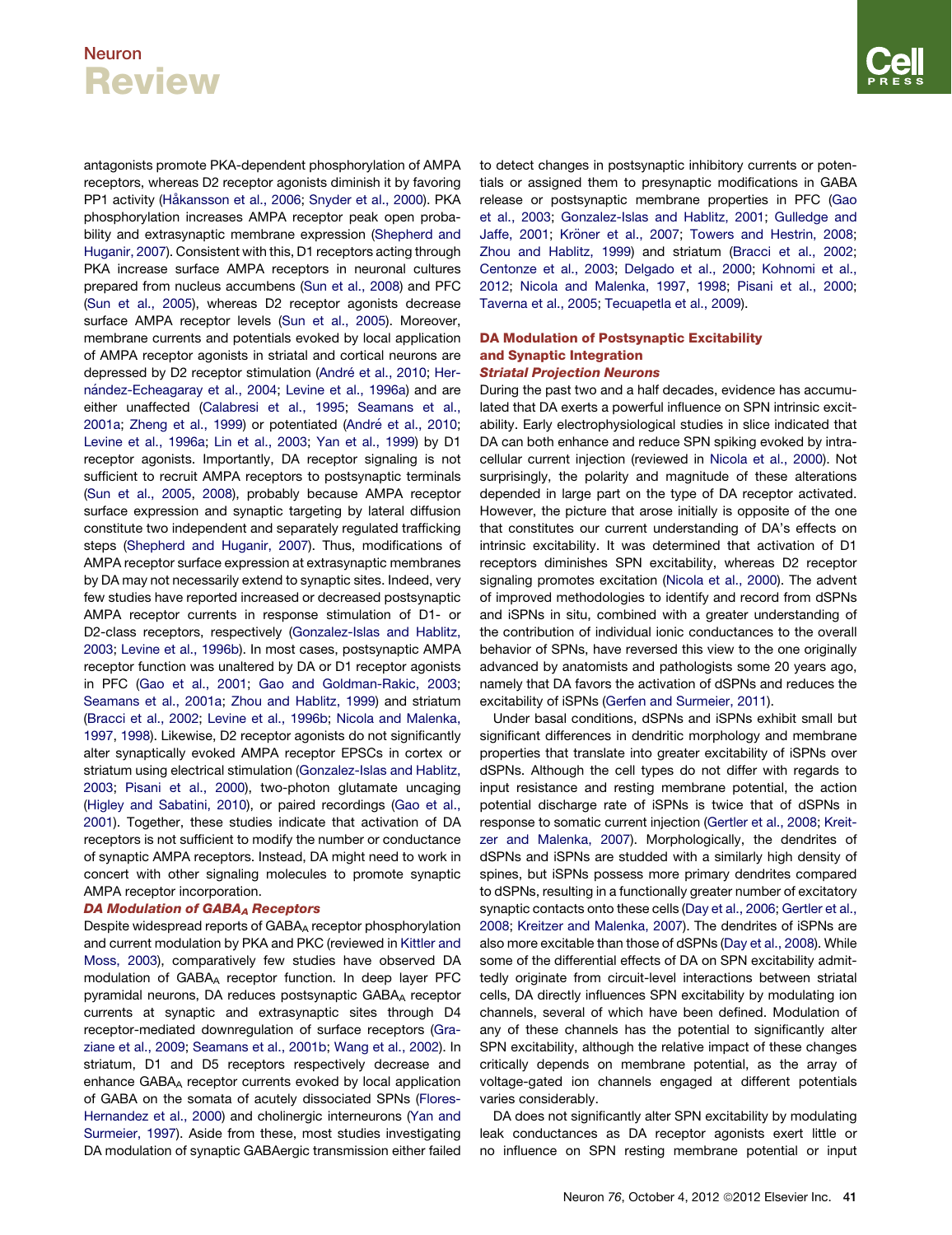resistance. Instead, most of DA's reported effects on intrinsic excitability and synaptic integration involve PKA-dependent modulation of voltage-gated  $K^+$ , Na<sup>+</sup>, and Ca<sup>2+</sup> channels. In both dorsal and ventral striatum, studies of pharmacologically isolated currents have revealed that D1 receptors facilitate inward rectifier  $K^+$  channels belonging to the  $K_{ir}2$  family ([Pacheco-Cano et al., 1996;](#page-15-0) [Uchimura and North, 1990](#page-16-0)) and decrease slowly inactivating A-type  $K^+$  currents attributed to  $K<sub>v</sub>4$  channels ([Kitai and Surmeier, 1993](#page-14-0)). These changes are predicted to impede synaptically driven transitions from the hyperpolarized resting potential (so-called down state) to a more depolarized, sustained potential near spike threshold (up state), while enhancing action potential firing during up states ([Wickens and Arbuthnott, 2005\)](#page-16-0). In addition, D1 receptor stimulation increases Ca<sub>v</sub>1 currents (Hernández-Ló[pez et al., 1997;](#page-14-0) [Song and Surmeier, 1996](#page-15-0); [Surmeier et al., 1995\)](#page-16-0), which potentiate up state transitions, excitatory synaptic potentials, and action potential discharge [\(Plotkin et al., 2011](#page-15-0); [Vergara et al.,](#page-16-0) [2003](#page-16-0)), and suppresses currents carried by  $Ca<sub>v</sub>2.1$  and  $Ca<sub>v</sub>2.2$ ([Surmeier et al., 1995;](#page-16-0) [Zhang et al., 2002](#page-17-0)), which limit repetitive action potential firing by activating small (SK)- and large (BK)- conductance Ca<sup>2+</sup>-dependent K<sup>+</sup> channels ([Hopf et al., 2010;](#page-14-0) [Vilchis et al., 2000\)](#page-16-0). Interestingly, activation of D1 receptors was recently shown to prolong ''up state-like'' potentials evoked by repetitive glutamate uncaging on distal SPN dendrites ([Plot](#page-15-0)[kin et al., 2011\)](#page-15-0). Generation of these regenerative plateau potentials required NMDA receptors and low-threshold  $Ca<sub>v</sub>3$ channels, which are enriched in distal dendrites and spines ([Carter and Sabatini, 2004](#page-12-0); [Carter et al., 2007;](#page-12-0) [Day et al.,](#page-12-0) [2006](#page-12-0)), but it is currently unclear whether the D1 receptorevoked enhancement is mediated by direct modulation of NMDA receptors or dendritic  $K^+$  and  $Ca^{2+}$  conductances or both. Thus, through its actions on voltage-gated  $K^+$  and  $Ca^{2+}$ channels, D1 receptors promote synaptic integration and spike discharge during up states while increasing the threshold for upward transitions, effectively acting to enhance contrast between up and down states. However, this relatively simple and consistent view of DA's action on dSPNs is complicated by the reported effects on voltage-gated Na<sup>+</sup> currents, which are reduced in amplitude by DA and D1-like receptor agonists ([Cepeda et al., 1995;](#page-12-0) [Schiffmann et al., 1995](#page-15-0); [Surmeier et al.,](#page-16-0) [1992](#page-16-0); [Zhang et al., 1998\)](#page-17-0). This observation is largely responsible for the initial conclusion that D1 receptors exert a net inhibitory action on SPN excitability ([Nicola et al., 2000](#page-15-0)). The apparently conflicting actions of DA on various ionic conductances reflect some of the difficulties associated with extrapolating overall neuromodulatory effects of DA from changes in isolated conductances. Given the importance of subthreshold membrane potential fluctuations to SPN function and the inability of somatic current injection protocols to engage distal dendritic conductances ([Day et al., 2008\)](#page-13-0) and to evoke state transitions in acute slices ([Wilson, 2004\)](#page-16-0), analyses of spike discharge modulation upon somatic depolarization may not adequately capture DA's influence on synaptic integration and intrinsic excitability. Nevertheless, although the spike-promoting effects of D1 receptors on  $K^+$  and Ca<sup>2+</sup> channels may be moderated by reduced Na<sup>+</sup> channel availability, most of the evidence accrued to date favors models in which D1 receptors promote dSPN

# Neuron Review

intrinsic excitability [\(Gerfen and Surmeier, 2011](#page-13-0); [Wickens and](#page-16-0) [Arbuthnott, 2005\)](#page-16-0).

The reported effects of D2 receptor activation on isolated ionic conductances and up state potentials in SPNs largely oppose those of D1 receptors. Through their inhibitory action on PKA, D2 receptors suppress currents attributable to  $K_{ir}$ 2 channels but enhance depolarization-activated and ATP-sensitive K<sup>+</sup> channels [\(Greif et al., 1995](#page-13-0); [Perez et al., 2006](#page-15-0); [Sun et al., 2000;](#page-16-0) [Surmeier and Kitai, 1993\)](#page-16-0), indicating that D2 receptor activation may facilitate up state transitions but stunt their duration and the depolarization achieved. D2 receptors further limit somatic excitability by decreasing Ca<sup>2+</sup> influx through somatic Ca<sub>V</sub>1 channels ([Hernandez-Lopez et al., 2000](#page-14-0); [Salgado et al., 2005](#page-15-0)). In dendritic shafts and spines, D2 receptor stimulation mainly decreases  $Ca^{2+}$  currents carried by  $Ca<sub>v</sub>2.3$ , which gate dendritic SK channels [\(Higley and Sabatini, 2010](#page-14-0)), although synaptic potentials evoked by glutamate uncaging remain unaffected by quinpirole [\(Higley and Sabatini, 2010](#page-14-0)), perhaps due to concurrent potentiation of dendritic  $K_v4$  channels [\(Day et al., 2008](#page-13-0)). Moreover, D2 receptors shorten regenerative plateau potentials evoked by glutamate uncaging on the distal dendrites of iSPNs [\(Plotkin et al., 2011\)](#page-15-0), possibly by decreasing  $Ca^{2+}$  influx through NMDA receptors or voltage-gated  $Ca^{2+}$  channels [\(Day et al.,](#page-13-0) [2008;](#page-13-0) [Higley and Sabatini, 2010](#page-14-0)). Unlike D1 receptors, the effects of D2 receptors on  $Na<sup>+</sup>$  channels are inconsistent: they were found to enhance, suppress, or have no effects in subpopulations of SPNs in ventral and dorsal striatum ([Hu et al., 2005;](#page-14-0) [Surmeier et al., 1992](#page-16-0); [Zhang et al., 1998](#page-17-0)). Together, this body of work depicts a relatively coherent model of modulation by D2 receptors, in which DA suppresses iSPN synaptic integration and spiking output by diminishing the potential and duration of up states and by limiting the spread and depolarization of synaptic potentials.

#### Striatal Interneurons

Among the six populations of striatal interneurons characterized to date, the modulatory actions of DA have been investigated only in cholinergic, FS, and LTS interneurons. The latter possess wide axonal arbors that innervate a large number of SPNs, and DA depolarizes these cells by activating D5 receptors [\(Centonze et al., 2002;](#page-12-0) [Tepper et al., 2010](#page-16-0)). FS interneurons integrate glutamatergic inputs from cortex and establish strong GABAergic synapses on the somata of surrounding SPNs, forming a potent feedforward inhibitory circuit that preferentially targets dSPNs over iSPNs ([Tepper et al., 2010\)](#page-16-0). FS interneurons also receive a GABAergic projection from GPe ([Mallet et al.,](#page-15-0) [2012\)](#page-15-0). Studies in striatal slices have revealed that DA directly and dose dependently depolarizes the membrane of FS interneurons via D5 receptors, possibly by promoting the closure of a K<sup>+</sup> conductance [\(Bracci et al., 2002](#page-12-0); [Centonze et al., 2003](#page-12-0)). In combination with the D2 receptor-mediated selective decrease of GABAergic (but not glutamatergic) inputs onto these cells, DA is believed to limit the influence of GPe afferents and local interneurons, while promoting corticostriatal feedforward inhibition of SPNs.

The DA and cholinergic systems dynamically and reciprocally influence each other in numerous ways, many of which continue to be unraveled ([Cragg, 2006](#page-12-0); [Threlfell et al., 2012](#page-16-0)). Cholinergic interneurons are tonically active in vivo and respond to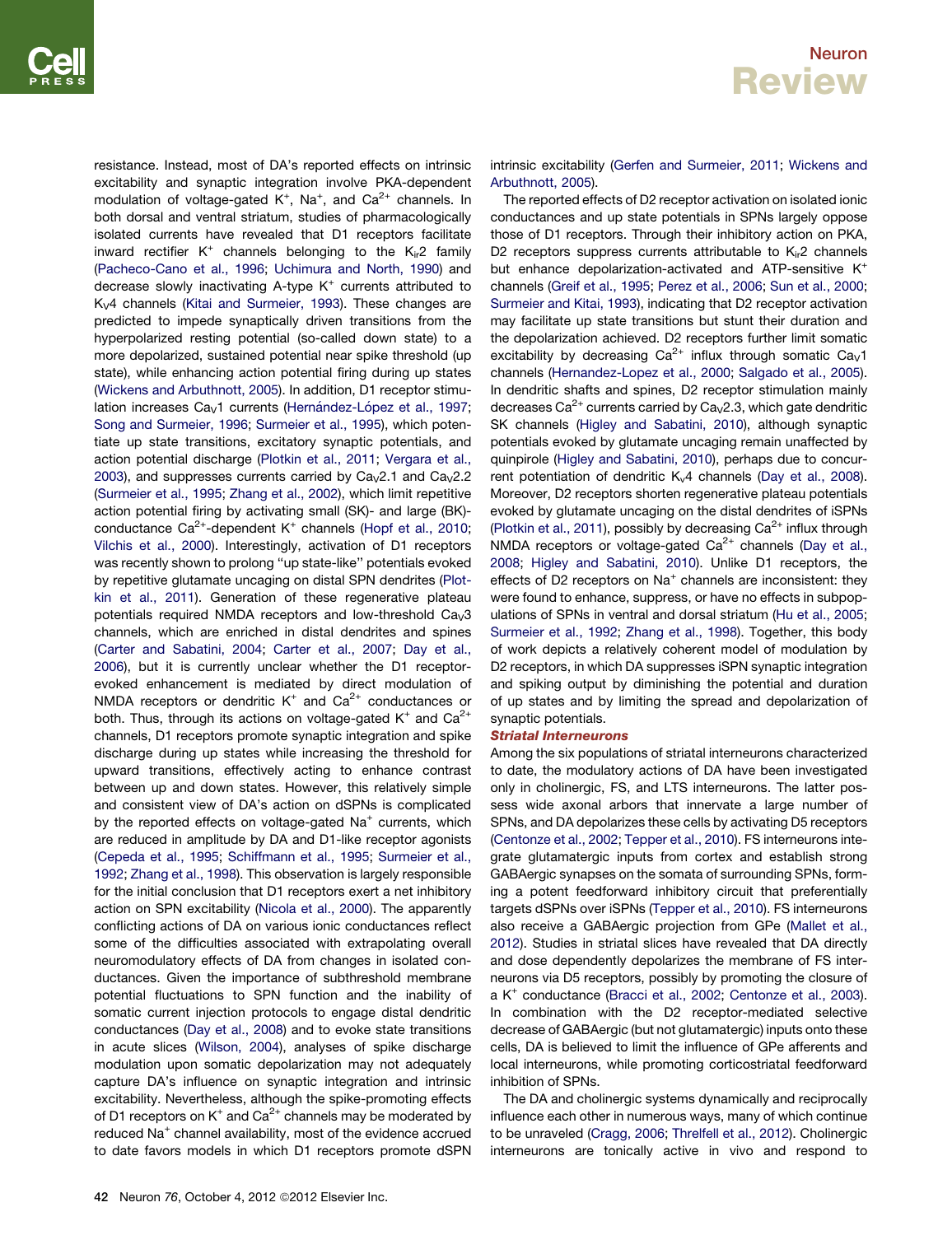behaviorally salient stimuli with a brief pause in activity that can be preceded or followed by a transient increase in firing ([Cragg,](#page-12-0) [2006\)](#page-12-0). Experiments in vivo have suggested that this pause is dependent on DA [\(Aosaki et al., 1994\)](#page-12-0), and several in vitro studies have since revealed potential cellular and molecular substrates for this interaction (reviewed in [Goldberg and Rey](#page-13-0)[nolds, 2011](#page-13-0)). Cholinergic interneurons express D2 and D5 receptors ([Rivera et al., 2002;](#page-15-0) [Yan and Surmeier, 1997\)](#page-16-0) and pharmacological studies have reported both excitatory and inhibitory modulatory changes by DA. In slice, DA and D5 receptor stimulation depolarize cholinergic interneurons and promote spiking through cAMP-dependent suppression of a K<sup>+</sup> conductance and opening of an undefined cation channel [\(Aosaki et al., 1998;](#page-12-0) [Centonze et al., 2003;](#page-12-0) [Pisani et al., 2000\)](#page-15-0). By contrast, application of DA together with a D1-like receptor antagonist reveals a hyperpolarizing current ([Aosaki et al.,](#page-12-0) [1998\)](#page-12-0), indicating that D5 and D2 receptors both influence the membrane potential of cholinergic interneurons. In agreement with this, direct activation of D2 receptors evokes a dose-dependent depolarization and action potential firing ([Maurice et al.,](#page-15-0) [2004;](#page-15-0) [Tozzi et al., 2011](#page-16-0); but see [Pisani et al., 2000,](#page-15-0) [2006\)](#page-15-0). The effect of D2 receptors has been proposed to be mediated by reductions in a persistent  $Na<sup>+</sup>$  current and a hyperpolarizationactivated, cyclic-nucleotide-gated (HCN) cation current that controls pacemaking ([Deng et al., 2007](#page-13-0); [Maurice et al., 2004\)](#page-15-0). In addition, D2 receptor stimulation reduces  $Ca<sub>v</sub>2.2$  currents in dissociated cholinergic interneurons [\(Pisani et al., 2006](#page-15-0); [Yan](#page-16-0) [et al., 1997\)](#page-16-0) and in striatal slices [\(Ding et al., 2006\)](#page-13-0), which may underlie the D2 receptor-mediated depression of presynaptic Ach release ([Pisani et al., 2000](#page-15-0)). Because  $Ca<sub>v</sub>2.2$  channels are functionally coupled to somatodendritic SK channels, which contribute to spike afterhyperpolarizing potentials ([Goldberg](#page-13-0) [and Wilson, 2005](#page-13-0)), downregulation of  $Ca<sub>v</sub>2.2$  by D2 receptors is expected to disrupt autonomous pacemaking and promote a transition to burst firing ([Goldberg and Wilson, 2005](#page-13-0)). Endogenous activation of D5 receptors using electrical stimulation quickly and transiently prolongs interspike intervals by augmenting spike afterhyperpolarization [\(Bennett and Wilson, 1998\)](#page-12-0), which stands in contrast to the increase in firing observed with bath application of DA or D1-like receptor agonists ([Aosaki](#page-12-0) [et al., 1998](#page-12-0)). Thus, although the net effect of DA on the intrinsic excitability of cholinergic interneurons appears to be excitatory [\(Aosaki et al., 1998;](#page-12-0) [Centonze et al., 2003;](#page-12-0) [Pisani et al., 2000\)](#page-15-0), signaling through D2 and D5 receptors exert opposite effects and the specific conductances that underlie DA's actions remain to be defined. Given that DA presynaptically inhibits GABAergic but not glutamatergic inputs onto cholinergic interneurons ([Mo](#page-15-0)[miyama and Koga, 2001](#page-15-0); [Pisani et al., 2000\)](#page-15-0) and that excitatory inputs precisely regulate spike timing in these cells [\(Bennett and](#page-12-0) [Wilson, 1998](#page-12-0)), DA may promote the synchronous activation of cholinergic interneurons, engendering a complex cascade of signaling events resulting in further DA release and inhibition of SPN output ([English et al., 2012;](#page-13-0) [Threlfell et al., 2012](#page-16-0); [Witten](#page-16-0) [et al., 2010\)](#page-16-0).

### Prefrontal Cortex Pyramidal Neurons

The prefrontal cortex is the major cortical recipient of DA inputs and DA is believed to play a critical role in several cognitive processes conducted by PFC networks, including working

memory, attention, and decision making. Although considerable efforts have been invested during the past several decades in elucidating the cellular mechanisms by which DA modulates PFC function, the actions of DA and the underlying receptors and signaling pathways involved remain controversial. What is clear is that DA modulates the intrinsic excitability of both pyramidal neurons and local interneurons and that DA's actions on the latter has historically confounded in vivo and in vitro investigations of its effects on the former (reviewed in [Seamans and](#page-15-0) [Yang, 2004](#page-15-0)). In addition, PFC is composed of several functionally distinct pyramidal and nonpyramidal cell types that receive variable dopaminergic innervation along their dendritic trees and express different levels and combinations of DA receptors across cortical layers [\(Wang et al., 2006](#page-16-0)). Finally, the functional implications of modulatory effects on isolated currents are often unclear due to the large number of ionic conductances that shape synaptic potentials and spike output, the dependence of these processes on membrane potential, and the complexity of the network in which these cells are embedded.

In the majority of in vitro studies in which synaptic contributions are pharmacologically excluded, DA enhances the intrinsic excitability of deep layer PFC pyramidal neurons by elevating the resting membrane potential or promoting a slow but long-lasting increase in the number of action potentials evoked by somatic depolarization ([Ceci et al., 1999](#page-12-0); [Gao and Goldman-Rakic,](#page-13-0) [2003;](#page-13-0) [Gulledge and Jaffe, 2001](#page-13-0); [Gulledge and Stuart, 2003](#page-14-0); [Kro](#page-14-0)[ener et al., 2009](#page-14-0); [Lavin and Grace, 2001](#page-14-0); [Moore et al., 2011;](#page-15-0) [Penit-Soria et al., 1987;](#page-15-0) [Shi et al., 1997](#page-15-0); [Wang and Goldman-](#page-16-0)[Rakic, 2004;](#page-16-0) [Yang and Seamans, 1996](#page-17-0)). In most cases, DA's actions are selectively abolished by D1-like receptor antagonists and mimicked by D1-like agonists [\(Chen et al., 2007](#page-12-0); [Gao and](#page-13-0) [Goldman-Rakic, 2003](#page-13-0); [Gulledge and Jaffe, 2001;](#page-13-0) [Gulledge and](#page-14-0) [Stuart, 2003;](#page-14-0) Kroener [et al., 2009](#page-14-0); [Lavin and Grace, 2001;](#page-14-0) [Penit-Soria et al., 1987;](#page-15-0) [Seong and Carter, 2012](#page-15-0); [Shi et al.,](#page-15-0) [1997;](#page-15-0) [Tseng and O'Donnell, 2004;](#page-16-0) [Witkowski et al., 2008;](#page-16-0) [Yang](#page-17-0) [and Seamans, 1996\)](#page-17-0), implicating signaling through D1-class receptors. Moreover, some studies have indicated that D2-like receptors actively oppose D1 receptor-mediated excitation by directly suppressing intrinsic neuronal excitability [\(Gulledge](#page-13-0) [and Jaffe, 1998;](#page-13-0) [Tseng and O'Donnell, 2004\)](#page-16-0). However, several other studies have assigned DA-induced increased excitability to D2-class receptors in deep layer pyramidal neurons [\(Ceci](#page-12-0) [et al., 1999;](#page-12-0) [Gee et al., 2012;](#page-13-0) [Moore et al., 2011;](#page-15-0) [Wang and Gold](#page-16-0)[man-Rakic, 2004\)](#page-16-0) and have reported a net inhibitory effect of D1-class receptors on spike output [\(Moore et al., 2011;](#page-15-0) [Rotaru](#page-15-0) [et al., 2007](#page-15-0)). In L2/3 PFC pyramidal neurons, DA was shown to promote [\(Henze et al., 2000](#page-14-0)) or leave unaffected action potential firing evoked by somatic current injection [\(Gonzalez-Islas and](#page-13-0) [Hablitz, 2001;](#page-13-0) [Zhou and Hablitz, 1999\)](#page-17-0).

Regulation of several voltage-gated conductances may contribute to these diverse effects. In PFC pyramidal neurons, activation of D1 receptors reduces  $K^+$  currents carried by inward-rectifying [\(Dong et al., 2004;](#page-13-0) [Witkowski et al., 2008](#page-16-0)) and voltage-activated ([Dong and White, 2003](#page-13-0); [Dong et al., 2004,](#page-13-0) [2005;](#page-13-0) [Yang and Seamans, 1996\)](#page-17-0) K<sup>+</sup> channels, which are respectively expected to facilitate transitions to up states and help sustain them once achieved. D1 receptor activation has been shown to increase [\(Gorelova and Yang, 2000](#page-13-0); [Yang and](#page-17-0)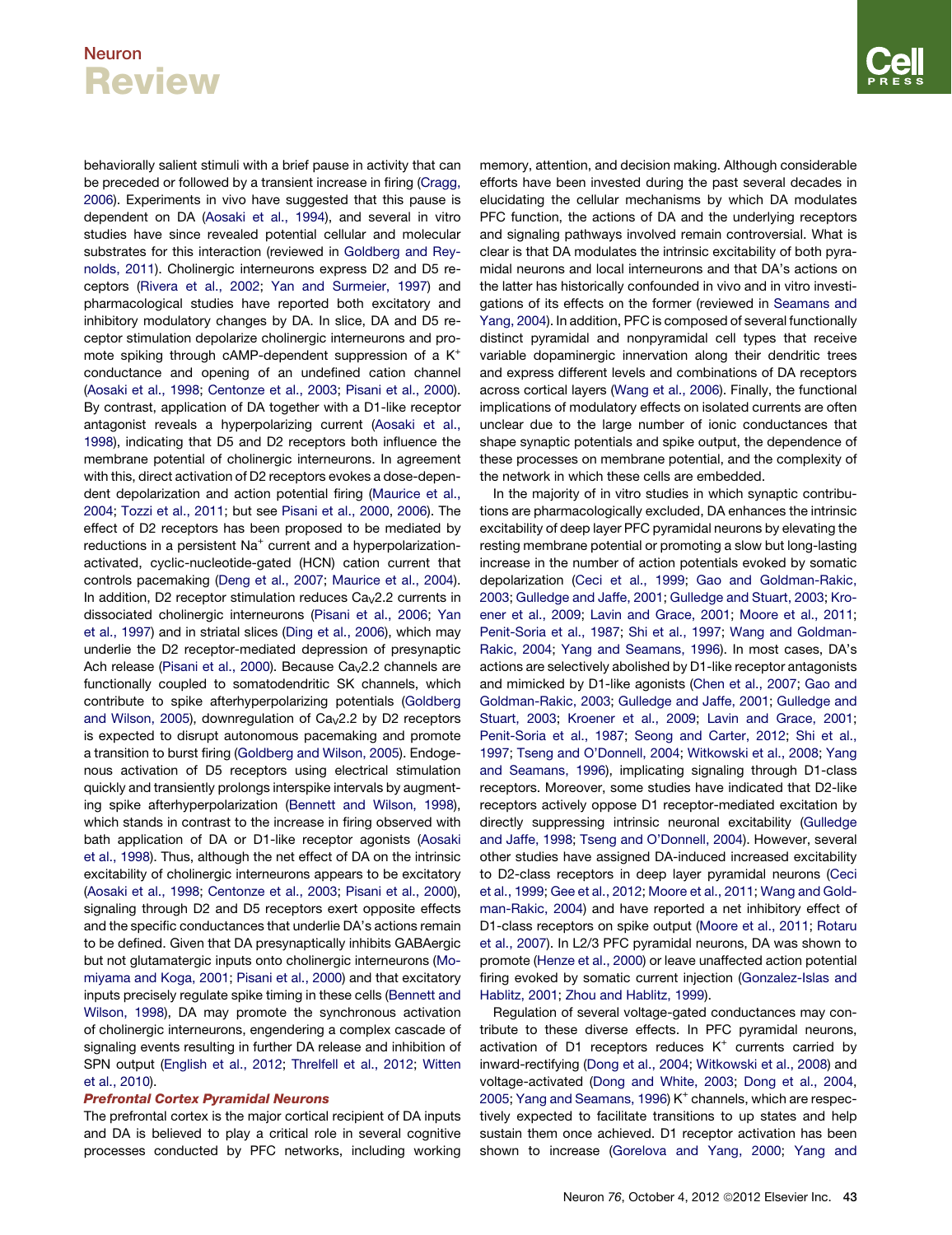[Seamans, 1996](#page-17-0)), suppress ([Geijo-Barrientos and Pastore, 1995;](#page-13-0) [Gulledge and Jaffe, 2001](#page-13-0); [Rotaru et al., 2007\)](#page-15-0), or exert no effect ([Maurice et al., 2001](#page-15-0)) on the amplitude of persistent voltageactivated Na<sup>+</sup> currents. This diversity may result in part from the voltage dependence of this modulation ([Gorelova and](#page-13-0) [Yang, 2000](#page-13-0)). In addition, D1 receptor agonists inhibit transient voltage-sensitive Na<sup>+</sup> currents [\(Maurice et al., 2001](#page-15-0); [Peterson](#page-15-0) [et al., 2006](#page-15-0); but see [Gulledge and Jaffe, 2001](#page-13-0); [Gulledge and](#page-14-0) [Stuart, 2003\)](#page-14-0). Some of these effects are consistent with the differential modulation of transient and persistent  $Na<sup>+</sup>$  currents by PKA and PKC [\(Chen et al., 2006;](#page-12-0) [Franceschetti et al., 2000](#page-13-0)), which are both engaged by D1-like receptors in PFC neurons and together exert a net positive influence on membrane excit-ability ([Franceschetti et al., 2000](#page-13-0)). Modulation of Na<sup>+</sup> channels can not only influence action potential initiation and discharge rate, but also the amplitude of synaptic potentials and their active propagation along dendrites [\(Rotaru et al., 2007\)](#page-15-0). Electrophysiological and  $Ca^{2+}$  imaging experiments in deep layer pyramidal neurons also revealed that D1-like receptor agonists suppress dendritic  $Ca^{2+}$  influx through  $Ca<sub>V</sub>1$ ,  $Ca<sub>V</sub>2.2$ , and possibly  $Ca<sub>v</sub>2.1$  via PKC or direct protein interaction ([Kisilevsky](#page-14-0) [et al., 2008;](#page-14-0) [Yang and Seamans, 1996;](#page-17-0) [Young and Yang, 2004;](#page-17-0) [Zhou and Antic, 2012](#page-17-0)). However, other studies failed to detect any DA modulation of dendritic  $Ca^{2+}$  transients evoked by back-propagating action potentials [\(Gulledge and Stuart, 2003\)](#page-14-0) or reported PKA-dependent potentiation of  $Ca<sub>v</sub>1$  currents evoked by subthreshold somatic current injection ([Young and](#page-17-0) [Yang, 2004](#page-17-0)). Thus, the reported effects of D1-like receptors on individual ionic conductances in PFC neurons are diverse and a coherent view of the modulatory changes that underlie the excitatory effects of these receptors has yet to emerge.

The ionic conductances that underlie the modulatory effects of D2 receptors in PFC pyramidal neurons have not been investigated as extensively. In instances in which D2-like receptor stimulation promotes the intrinsic excitability of subpopulations of L5 pyramidal cells, the effects have been attributed to suppression of  $K_{ir}$  channels [\(Dong et al., 2004](#page-13-0)) or potentiation of  $Ca<sub>V</sub>1$  and voltage-gated Na<sup>+</sup> channels [\(Gee et al., 2012](#page-13-0); [Moore](#page-15-0) [et al., 2011;](#page-15-0) [Wang and Goldman-Rakic, 2004](#page-16-0)).

#### Prefrontal Cortex Interneurons

One of the most consistent and striking effects of DA on PFC pyramidal cells is a selective increase in the frequency of spontaneous (TTX-sensitive), but not miniature (TTX-resistant), IPSCs and IPSPs, reflecting a net enhancement of local GABAergic interneuron spiking activity [\(Gulledge and Jaffe, 2001;](#page-13-0) Kröner [et al., 2007;](#page-14-0) [Penit-Soria et al., 1987](#page-15-0); [Seamans et al., 2001b;](#page-15-0) [Zhou and Hablitz, 1999](#page-17-0)). This effect is largely attributed to PV-expressing FS basket and chandelier cells. Indeed, in vitro studies in PFC slices have repeatedly demonstrated that DA acting on D1-like receptors induces a direct membrane depolarization and increases the input resistance and excitability of the majority of FS interneurons [\(Gao and Goldman-Rakic, 2003;](#page-13-0) [Gao et al.,](#page-13-0) [2003](#page-13-0); [Gorelova et al., 2002](#page-13-0); Krö[ner et al., 2007](#page-14-0); [Towers and Hes](#page-16-0)[trin, 2008](#page-16-0); [Trantham-Davidson et al., 2008](#page-16-0); [Zhou and Hablitz,](#page-17-0) [1999](#page-17-0)) but exerts a variable facilitatory effect on the excitability of other non-FS interneurons ([Gao et al., 2003;](#page-13-0) [Gorelova et al.,](#page-13-0) [2002](#page-13-0); Krö[ner et al., 2007\)](#page-14-0). D2 receptor agonists have occasionally been reported to further promote interneuron excitability

# Neuron Review

[\(Tseng and O'Donnell, 2004](#page-16-0); [Wu and Hablitz, 2005\)](#page-16-0). In FS interneurons, DA's actions are mediated by PKA-dependent suppression of leak, inward rectifying, and depolarization-acti-vated K<sup>+</sup> channels [\(Gorelova et al., 2002](#page-13-0)) and amplification of depolarizing currents carried by HCN channels [\(Gorelova et al.,](#page-13-0) [2002;](#page-13-0) [Trantham-Davidson et al., 2008](#page-16-0); [Wu and Hablitz, 2005](#page-16-0)).

Early studies in which GABAergic signaling is left unperturbed had reported that DA predominantly depresses evoked and spontaneous firing of PFC pyramidal cells in vivo (reviewed in [Seamans and Yang, 2004\)](#page-15-0) and in vitro ([Geijo-Barrientos and](#page-13-0) [Pastore, 1995](#page-13-0); [Gulledge and Jaffe, 1998;](#page-13-0) [Zhou and Hablitz,](#page-17-0) [1999\)](#page-17-0). It is now believed that the reported inhibitory effect of DA on pyramidal neuron excitability was indirectly mediated through GABAergic FS cells, which primarily innervate the cell bodies, initial axon segments, and proximal dendritic shafts of pyramidal cells and exert a powerful influence over action potential initiation and timing. Indeed, bath application of GABA<sub>A</sub> receptor antagonists reverses the polarity of DA's influence on pyramidal neuron excitability, from inhibition to facilitation ([Gul](#page-13-0)[ledge and Jaffe, 2001;](#page-13-0) [Zhou and Hablitz, 1999\)](#page-17-0), stressing the importance of excluding synaptic contributions to investigate modulation of intrinsic excitability. In addition to these changes, DA alters the release of glutamate and GABA onto pyramidal and nonpyramidal neurons differentially based on pre- and postsynaptic cell identity through D1- and D2-like receptors ([Chiu](#page-12-0) [et al., 2010](#page-12-0); [Gao et al., 2001](#page-13-0), [2003](#page-13-0); [Gao and Goldman-Rakic,](#page-13-0) [2003;](#page-13-0) [Gonzalez-Islas and Hablitz, 2001;](#page-13-0) [Penit-Soria et al.,](#page-15-0) [1987;](#page-15-0) [Seamans et al., 2001b;](#page-15-0) [Towers and Hestrin, 2008;](#page-16-0) [Tran](#page-16-0)[tham-Davidson et al., 2004\)](#page-16-0), revealing a rich and complex array of modulatory influences that collectively contribute to DA's important role in PFC function.

#### Future Directions

As described above, dozens of mechanisms have been identified through which DA receptors alter the properties of neurons and synapses. However, several important challenges remain and it is likely that many of these results will have to be revisited with newer approaches. Conclusions from studies using strong pharmacological activation of DA receptors will need to be confirmed with those employing optogenetics, in which light can be used to trigger synaptic DA release directly from dopaminergic axons. Early studies using this approach have demonstrated that midbrain DA neurons additionally release glutamate and GABA that act on ionotropic receptors in SPNs to rapidly regulate postsynaptic excitability [\(Stuber et al., 2010;](#page-16-0) [Tecuapetla](#page-16-0) [et al., 2010](#page-16-0); N.X.T. and B.L.S., unpublished data), adding another dimension to the consequences of DA neuron firing on downstream targets. Similarly, the effects of DA in cortex will need to be reexamined in transgenic mice that allow for the study of specific subsets of DA-sensitive neurons to mitigate the experimental variability that has historically confused this field (e.g., [Gee et al., 2012;](#page-13-0) [Seong and Carter, 2012\)](#page-15-0). These technical approaches continue to transform our understanding of DA action in the striatum, where decades of previous studies were plagued by mixing data from two classes of SPNs that express different DA receptors. Lastly, the challenge remains of trying to understand how the results of these largely reductionist studies explain the consequences of DA and DA receptor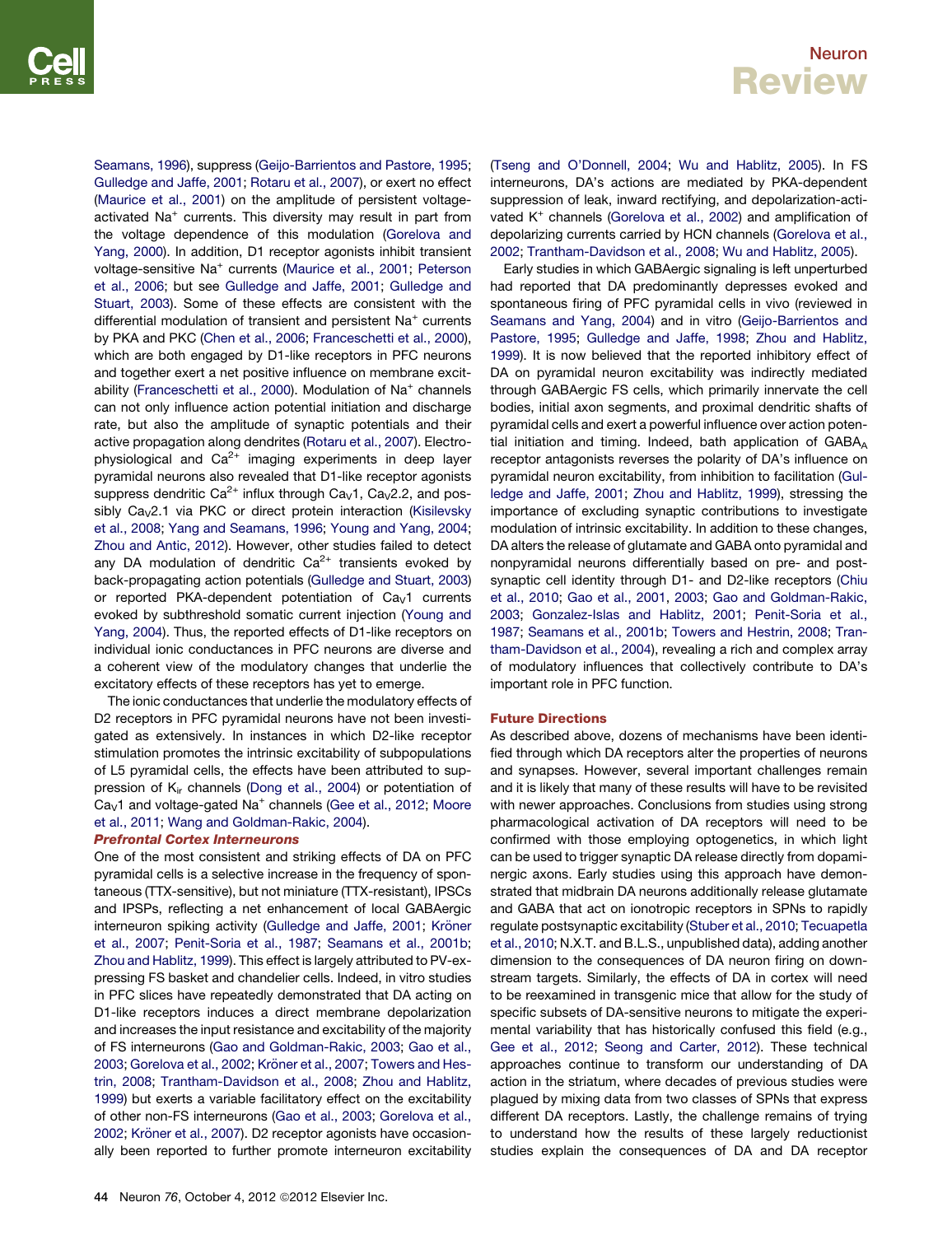<span id="page-12-0"></span>perturbation on behavior. The hope is that knowledge from these studies, combined with data gained from more physiological methodologies, will permit the elucidation of the cellular and molecular means by which DA influences neural circuits.

#### ACKNOWLEDGMENTS

We apologize to those authors whose work was not cited due to space restrictions. Work in our laboratory on neuromodulation is supported by grants from the National Institutes of Health (NS046579 to B.L.S.), the Lefler family fund, and the Howard Hughes Medical Institute. N.X.T. is supported by a fellowship from the Nancy Lurie Marks Family Foundation.

#### **REFERENCES**

Ade, K.K., Wan, Y., Chen, M., Gloss, B., and Calakos, N. (2011). An improved BAC transgenic fluorescent reporter line for sensitive and specific identification of striatonigral medium spiny neurons. Front Syst Neurosci *5*, 32.

André, V.M., Cepeda, C., Cummings, D.M., Jocoy, E.L., Fisher, Y.E., William Yang, X., and Levine, M.S. (2010). Dopamine modulation of excitatory currents in the striatum is dictated by the expression of D1 or D2 receptors and modified by endocannabinoids. Eur. J. Neurosci. *31*, 14–28.

Aosaki, T., Graybiel, A.M., and Kimura, M. (1994). Effect of the nigrostriatal dopamine system on acquired neural responses in the striatum of behaving monkeys. Science *265*, 412–415.

Aosaki, T., Kiuchi, K., and Kawaguchi, Y. (1998). Dopamine D1-like receptor activation excites rat striatal large aspiny neurons in vitro. J. Neurosci. *18*, 5180–5190.

Bamford, N.S., Zhang, H., Schmitz, Y., Wu, N.P., Cepeda, C., Levine, M.S., Schmauss, C., Zakharenko, S.S., Zablow, L., and Sulzer, D. (2004). Heterosynaptic dopamine neurotransmission selects sets of corticostriatal terminals. Neuron *42*, 653–663.

Beaulieu, J.M., and Gainetdinov, R.R. (2011). The physiology, signaling, and pharmacology of dopamine receptors. Pharmacol. Rev. *63*, 182–217.

Beckstead, M.J., Grandy, D.K., Wickman, K., and Williams, J.T. (2004). Vesicular dopamine release elicits an inhibitory postsynaptic current in midbrain dopamine neurons. Neuron *42*, 939–946.

Bennett, B.D., and Wilson, C.J. (1998). Synaptic regulation of action potential timing in neostriatal cholinergic interneurons. J. Neurosci. *18*, 8539–8549.

Bentivoglio, M., and Morelli, M. (2005). The organization and circuits of mesencephalic dopaminergic neurons and the distribution of dopamine receptors in the brain. In Dopamine, S.B. Dunnett, M. Bentivoglio, A. Björklund, and T. Hokfelt, eds. (San Diego, CA: Elsevier), pp. 1–107.

Bergson, C., Mrzljak, L., Smiley, J.F., Pappy, M., Levenson, R., and Goldman-Rakic, P.S. (1995). Regional, cellular, and subcellular variations in the distribution of D1 and D5 dopamine receptors in primate brain. J. Neurosci. *15*, 7821–7836.

Beurrier, C., and Malenka, R.C. (2002). Enhanced inhibition of synaptic transmission by dopamine in the nucleus accumbens during behavioral sensitization to cocaine. J. Neurosci. *22*, 5817–5822.

Björklund, A., and Dunnett, S.B. (2007). Dopamine neuron systems in the brain: an update. Trends Neurosci. *30*, 194–202.

Bracci, E., Centonze, D., Bernardi, G., and Calabresi, P. (2002). Dopamine excites fast-spiking interneurons in the striatum. J. Neurophysiol. *87*, 2190– 2194.

Braithwaite, S.P., Adkisson, M., Leung, J., Nava, A., Masterson, B., Urfer, R., Oksenberg, D., and Nikolich, K. (2006). Regulation of NMDA receptor trafficking and function by striatal-enriched tyrosine phosphatase (STEP). Eur. J. Neurosci. *23*, 2847–2856.

Calabresi, P., De Murtas, M., Pisani, A., Stefani, A., Sancesario, G., Mercuri, N.B., and Bernardi, G. (1995). Vulnerability of medium spiny striatal neurons to glutamate: role of Na+/K+ ATPase. Eur. J. Neurosci. *7*, 1674–1683.

Callier, S., Snapyan, M., Le Crom, S., Prou, D., Vincent, J.D., and Vernier, P. (2003). Evolution and cell biology of dopamine receptors in vertebrates. Biol. Cell *95*, 489–502.

Carlsson, A. (1959). The occurrence, distribution and physiological role of catecholamines in the nervous system. Pharmacol. Rev. *11*, 490–493.

Carlsson, A., Lindqvist, M., and Magnusson, T. (1957). 3,4-Dihydroxyphenylalanine and 5-hydroxytryptophan as reserpine antagonists. Nature *180*, 1200.

Carlsson, A., Lindqvist, M., Magnusson, T., and Waldeck, B. (1958). On the presence of 3-hydroxytyramine in brain. Science *127*, 471.

Carlsson, A., Falck, B., and Hillarp, N.A. (1962). Cellular localization of brain monoamines. Acta Physiol. Scand. Suppl. *56*, 1–28.

Carter, A.G., and Sabatini, B.L. (2004). State-dependent calcium signaling in dendritic spines of striatal medium spiny neurons. Neuron *44*, 483–493.

Carter, A.G., Soler-Llavina, G.J., and Sabatini, B.L. (2007). Timing and location of synaptic inputs determine modes of subthreshold integration in striatal medium spiny neurons. J. Neurosci. *27*, 8967–8977.

Castro, N.G., de Mello, M.C., de Mello, F.G., and Aracava, Y. (1999). Direct inhibition of the N-methyl-D-aspartate receptor channel by dopamine and (+)-SKF38393. Br. J. Pharmacol. *126*, 1847–1855.

Ceci, A., Brambilla, A., Duranti, P., Grauert, M., Grippa, N., and Borsini, F. (1999). Effect of antipsychotic drugs and selective dopaminergic antagonists on dopamine-induced facilitatory activity in prelimbic cortical pyramidal neurons. An in vitro study. Neuroscience *93*, 107–115.

Centonze, D., Bracci, E., Pisani, A., Gubellini, P., Bernardi, G., and Calabresi, P. (2002). Activation of dopamine D1-like receptors excites LTS interneurons of the striatum. Eur. J. Neurosci. *15*, 2049–2052.

Centonze, D., Grande, C., Usiello, A., Gubellini, P., Erbs, E., Martin, A.B., Pisani, A., Tognazzi, N., Bernardi, G., Moratalla, R., et al. (2003). Receptor subtypes involved in the presynaptic and postsynaptic actions of dopamine on striatal interneurons. J. Neurosci. *23*, 6245–6254.

Cepeda, C., Chandler, S.H., Shumate, L.W., and Levine, M.S. (1995). Persistent Na+ conductance in medium-sized neostriatal neurons: characterization using infrared videomicroscopy and whole cell patch-clamp recordings. J. Neurophysiol. *74*, 1343–1348.

Cepeda, C., Colwell, C.S., Itri, J.N., Chandler, S.H., and Levine, M.S. (1998). Dopaminergic modulation of NMDA-induced whole cell currents in neostriatal neurons in slices: contribution of calcium conductances. J. Neurophysiol. *79*, 82–94.

Chalifoux, J.R., and Carter, A.G. (2010). GABAB receptors modulate NMDA receptor calcium signals in dendritic spines. Neuron *66*, 101–113.

Chen, C., and Regehr, W.G. (1997). The mechanism of cAMP-mediated enhancement at a cerebellar synapse. J. Neurosci. *17*, 8687–8694.

Chen, G., Greengard, P., and Yan, Z. (2004). Potentiation of NMDA receptor currents by dopamine D1 receptors in prefrontal cortex. Proc. Natl. Acad. Sci. USA *101*, 2596–2600.

Chen, Y., Yu, F.H., Surmeier, D.J., Scheuer, T., and Catterall, W.A. (2006). Neuromodulation of Na+ channel slow inactivation via cAMP-dependent protein kinase and protein kinase C. Neuron *49*, 409–420.

Chen, L., Bohanick, J.D., Nishihara, M., Seamans, J.K., and Yang, C.R. (2007). Dopamine D1/5 receptor-mediated long-term potentiation of intrinsic excitability in rat prefrontal cortical neurons: Ca2+-dependent intracellular signaling. J. Neurophysiol. *97*, 2448–2464.

Chiu, C.Q., Puente, N., Grandes, P., and Castillo, P.E. (2010). Dopaminergic modulation of endocannabinoid-mediated plasticity at GABAergic synapses in the prefrontal cortex. J. Neurosci. *30*, 7236–7248.

Cragg, S.J. (2006). Meaningful silences: how dopamine listens to the ACh pause. Trends Neurosci. *29*, 125–131.

Day, M., Wang, Z., Ding, J., An, X., Ingham, C.A., Shering, A.F., Wokosin, D., Ilijic, E., Sun, Z., Sampson, A.R., et al. (2006). Selective elimination of glutamatergic synapses on striatopallidal neurons in Parkinson disease models. Nat. Neurosci. *9*, 251–259.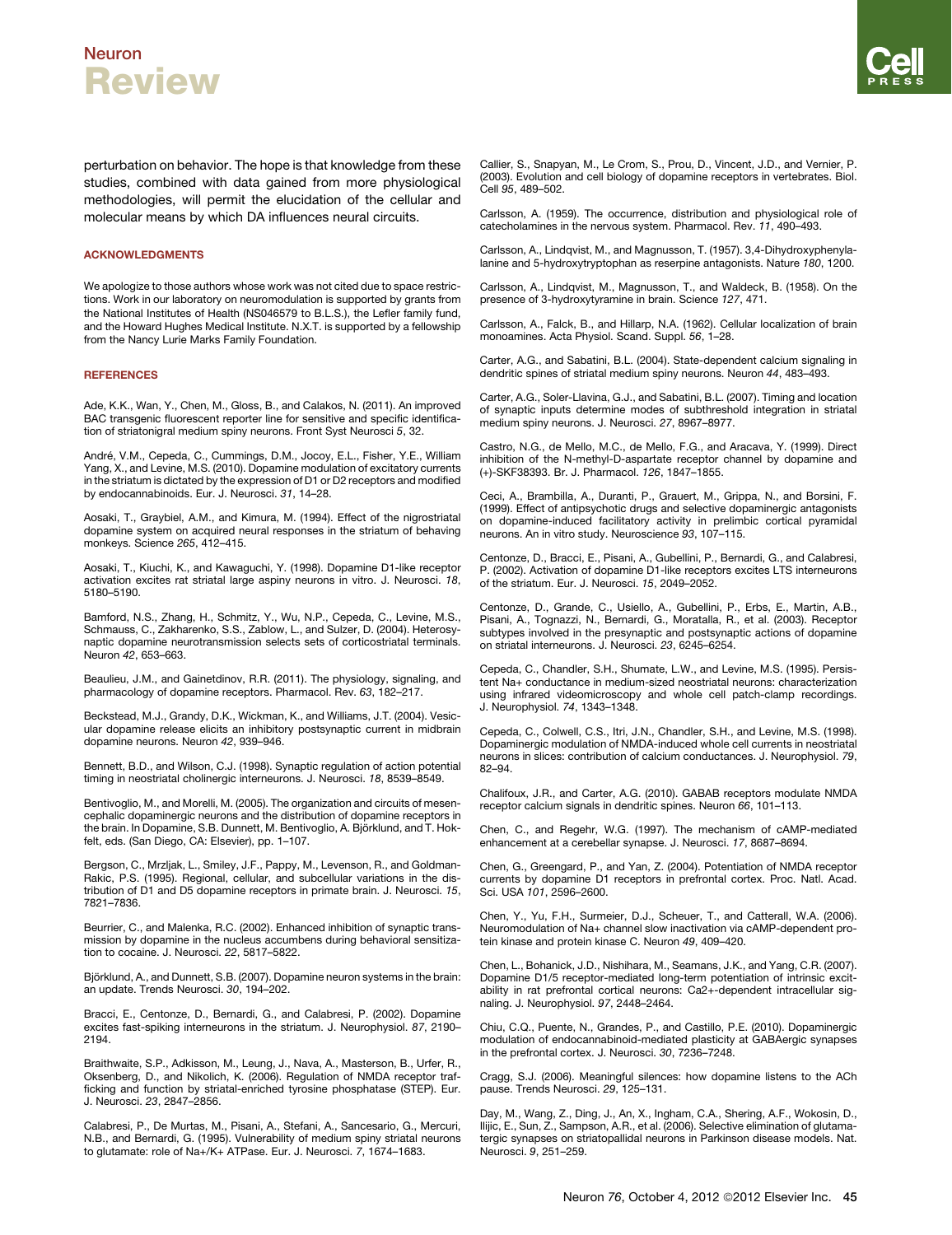<span id="page-13-0"></span>Day, M., Wokosin, D., Plotkin, J.L., Tian, X., and Surmeier, D.J. (2008). Differential excitability and modulation of striatal medium spiny neuron dendrites. J. Neurosci. *28*, 11603–11614.

Delgado, A., Sierra, A., Querejeta, E., Valdiosera, R.F., and Aceves, J. (2000). Inhibitory control of the GABAergic transmission in the rat neostriatum by D2 dopamine receptors. Neuroscience *95*, 1043–1048.

Deng, P., Zhang, Y., and Xu, Z.C. (2007). Involvement of I(h) in dopamine modulation of tonic firing in striatal cholinergic interneurons. J. Neurosci. *27*, 3148–3156.

Ding, J., Guzman, J.N., Tkatch, T., Chen, S., Goldberg, J.A., Ebert, P.J., Levitt, P., Wilson, C.J., Hamm, H.E., and Surmeier, D.J. (2006). RGS4-dependent attenuation of M4 autoreceptor function in striatal cholinergic interneurons following dopamine depletion. Nat. Neurosci. *9*, 832–842.

Dong, Y., and White, F.J. (2003). Dopamine D1-class receptors selectively modulate a slowly inactivating potassium current in rat medial prefrontal cortex pyramidal neurons. J. Neurosci. *23*, 2686–2695.

Dong, Y., Cooper, D., Nasif, F., Hu, X.T., and White, F.J. (2004). Dopamine modulates inwardly rectifying potassium currents in medial prefrontal cortex pyramidal neurons. J. Neurosci. *24*, 3077–3085.

Dong, Y., Nasif, F.J., Tsui, J.J., Ju, W.Y., Cooper, D.C., Hu, X.T., Malenka, R.C., and White, F.J. (2005). Cocaine-induced plasticity of intrinsic membrane properties in prefrontal cortex pyramidal neurons: adaptations in potassium currents. J. Neurosci. *25*, 936–940.

Dumartin, B., Doudnikoff, E., Gonon, F., and Bloch, B. (2007). Differences in ultrastructural localization of dopaminergic D1 receptors between dorsal striatum and nucleus accumbens in the rat. Neurosci. Lett. *419*, 273–277.

English, D.F., Ibanez-Sandoval, O., Stark, E., Tecuapetla, F., Buzsáki, G., Deisseroth, K., Tepper, J.M., and Koos, T. (2012). GABAergic circuits mediate the reinforcement-related signals of striatal cholinergic interneurons. Nat. Neurosci. *15*, 123–130.

Falck, B., Hillarp, N.A., Thieme, G., and Torp, A. (1982). Fluorescence of catechol amines and related compounds condensed with formaldehyde. Brain Res. Bull. *9*, xi–xv.

Fisone, G. (2010). Intracellular dopamine signaling. In Dopamine Handbook, L.L. Iversen, S.D. Iversen, S.B. Dunnett, and A. Björklund, eds. (New York: Oxford University Press), pp. 100–117.

Flores-Hernandez, J., Hernandez, S., Snyder, G.L., Yan, Z., Fienberg, A.A., Moss, S.J., Greengard, P., and Surmeier, D.J. (2000). D(1) dopamine receptor activation reduces GABA(A) receptor currents in neostriatal neurons through a PKA/DARPP-32/PP1 signaling cascade. J. Neurophysiol. *83*, 2996–3004.

Flores-Hernández, J., Cepeda, C., Hernández-Echeagaray, E., Calvert, C.R., Jokel, E.S., Fienberg, A.A., Greengard, P., and Levine, M.S. (2002). Dopamine enhancement of NMDA currents in dissociated medium-sized striatal neurons: role of D1 receptors and DARPP-32. J. Neurophysiol. *88*, 3010–3020.

Franceschetti, S., Taverna, S., Sancini, G., Panzica, F., Lombardi, R., and Avanzini, G. (2000). Protein kinase C-dependent modulation of Na+ currents increases the excitability of rat neocortical pyramidal neurones. J. Physiol. *528*, 291–304.

Gao, W.J., and Goldman-Rakic, P.S. (2003). Selective modulation of excitatory and inhibitory microcircuits by dopamine. Proc. Natl. Acad. Sci. USA *100*, 2836–2841.

Gao, C., and Wolf, M.E. (2008). Dopamine receptors regulate NMDA receptor surface expression in prefrontal cortex neurons. J. Neurochem. *106*, 2489– 2501.

Gao, W.J., Krimer, L.S., and Goldman-Rakic, P.S. (2001). Presynaptic regulation of recurrent excitation by D1 receptors in prefrontal circuits. Proc. Natl. Acad. Sci. USA *98*, 295–300.

Gao, W.J., Wang, Y., and Goldman-Rakic, P.S. (2003). Dopamine modulation of perisomatic and peridendritic inhibition in prefrontal cortex. J. Neurosci. *23*, 1622–1630.

Gaspar, P., Bloch, B., and Le Moine, C. (1995). D1 and D2 receptor gene expression in the rat frontal cortex: cellular localization in different classes of efferent neurons. Eur. J. Neurosci. *7*, 1050–1063.

Gee, S., Ellwood, I., Patel, T., Luongo, F., Deisseroth, K., and Sohal, V.S. (2012). Synaptic activity unmasks dopamine D2 receptor modulation of a specific class of layer V pyramidal neurons in prefrontal cortex. J. Neurosci. *32*, 4959–4971.

Geijo-Barrientos, E., and Pastore, C. (1995). The effects of dopamine on the subthreshold electrophysiological responses of rat prefrontal cortex neurons in vitro. Eur. J. Neurosci. *7*, 358–366.

Gerfen, C.R. (1992). The neostriatal mosaic: multiple levels of compartmental organization in the basal ganglia. Annu. Rev. Neurosci. *15*, 285–320.

Gerfen, C.R., and Surmeier, D.J. (2011). Modulation of striatal projection systems by dopamine. Annu. Rev. Neurosci. *34*, 441–466.

German, D.C., and Manaye, K.F. (1993). Midbrain dopaminergic neurons (nuclei A8, A9, and A10): three-dimensional reconstruction in the rat. J. Comp. Neurol. *331*, 297–309.

Gertler, T.S., Chan, C.S., and Surmeier, D.J. (2008). Dichotomous anatomical properties of adult striatal medium spiny neurons. J. Neurosci. *28*, 10814– 10824.

Gittis, A.H., Leventhal, D.K., Fensterheim, B.A., Pettibone, J.R., Berke, J.D., and Kreitzer, A.C. (2011). Selective inhibition of striatal fast-spiking interneurons causes dyskinesias. J. Neurosci. *31*, 15727–15731.

Gladding, C.M., and Raymond, L.A. (2011). Mechanisms underlying NMDA receptor synaptic/extrasynaptic distribution and function. Mol. Cell. Neurosci. *48*, 308–320.

Glausier, J.R., Khan, Z.U., and Muly, E.C. (2009). Dopamine D1 and D5 receptors are localized to discrete populations of interneurons in primate prefrontal cortex. Cereb. Cortex *19*, 1820–1834.

Goldberg, J.A., and Reynolds, J.N. (2011). Spontaneous firing and evoked pauses in the tonically active cholinergic interneurons of the striatum. Neuroscience *198*, 27–43.

Goldberg, J.A., and Wilson, C.J. (2005). Control of spontaneous firing patterns by the selective coupling of calcium currents to calcium-activated potassium currents in striatal cholinergic interneurons. J. Neurosci. *25*, 10230–10238.

Gong, S., Zheng, C., Doughty, M.L., Losos, K., Didkovsky, N., Schambra, U.B., Nowak, N.J., Joyner, A., Leblanc, G., Hatten, M.E., and Heintz, N. (2003). A gene expression atlas of the central nervous system based on bacterial artificial chromosomes. Nature *425*, 917–925.

Gong, S., Doughty, M., Harbaugh, C.R., Cummins, A., Hatten, M.E., Heintz, N., and Gerfen, C.R. (2007). Targeting Cre recombinase to specific neuron populations with bacterial artificial chromosome constructs. J. Neurosci. *27*, 9817– 9823.

Gonzalez-Islas, C., and Hablitz, J.J. (2001). Dopamine inhibition of evoked IPSCs in rat prefrontal cortex. J. Neurophysiol. *86*, 2911–2918.

Gonzalez-Islas, C., and Hablitz, J.J. (2003). Dopamine enhances EPSCs in layer II-III pyramidal neurons in rat prefrontal cortex. J. Neurosci. *23*, 867–875.

Gorelova, N.A., and Yang, C.R. (2000). Dopamine D1/D5 receptor activation modulates a persistent sodium current in rat prefrontal cortical neurons in vitro. J. Neurophysiol. *84*, 75–87.

Gorelova, N., Seamans, J.K., and Yang, C.R. (2002). Mechanisms of dopamine activation of fast-spiking interneurons that exert inhibition in rat prefrontal cortex. J. Neurophysiol. *88*, 3150–3166.

Graziane, N.M., Yuen, E.Y., and Yan, Z. (2009). Dopamine D4 receptors regulate GABAA receptor trafficking via an actin/cofilin/myosin-dependent mechanism. J. Biol. Chem. *284*, 8329–8336.

Greif, G.J., Lin, Y.J., Liu, J.C., and Freedman, J.E. (1995). Dopamine-modulated potassium channels on rat striatal neurons: specific activation and cellular expression. J. Neurosci. *15*, 4533–4544.

Gulledge, A.T., and Jaffe, D.B. (1998). Dopamine decreases the excitability of layer V pyramidal cells in the rat prefrontal cortex. J. Neurosci. *18*, 9139–9151.

Gulledge, A.T., and Jaffe, D.B. (2001). Multiple effects of dopamine on layer V pyramidal cell excitability in rat prefrontal cortex. J. Neurophysiol. *86*, 586–595.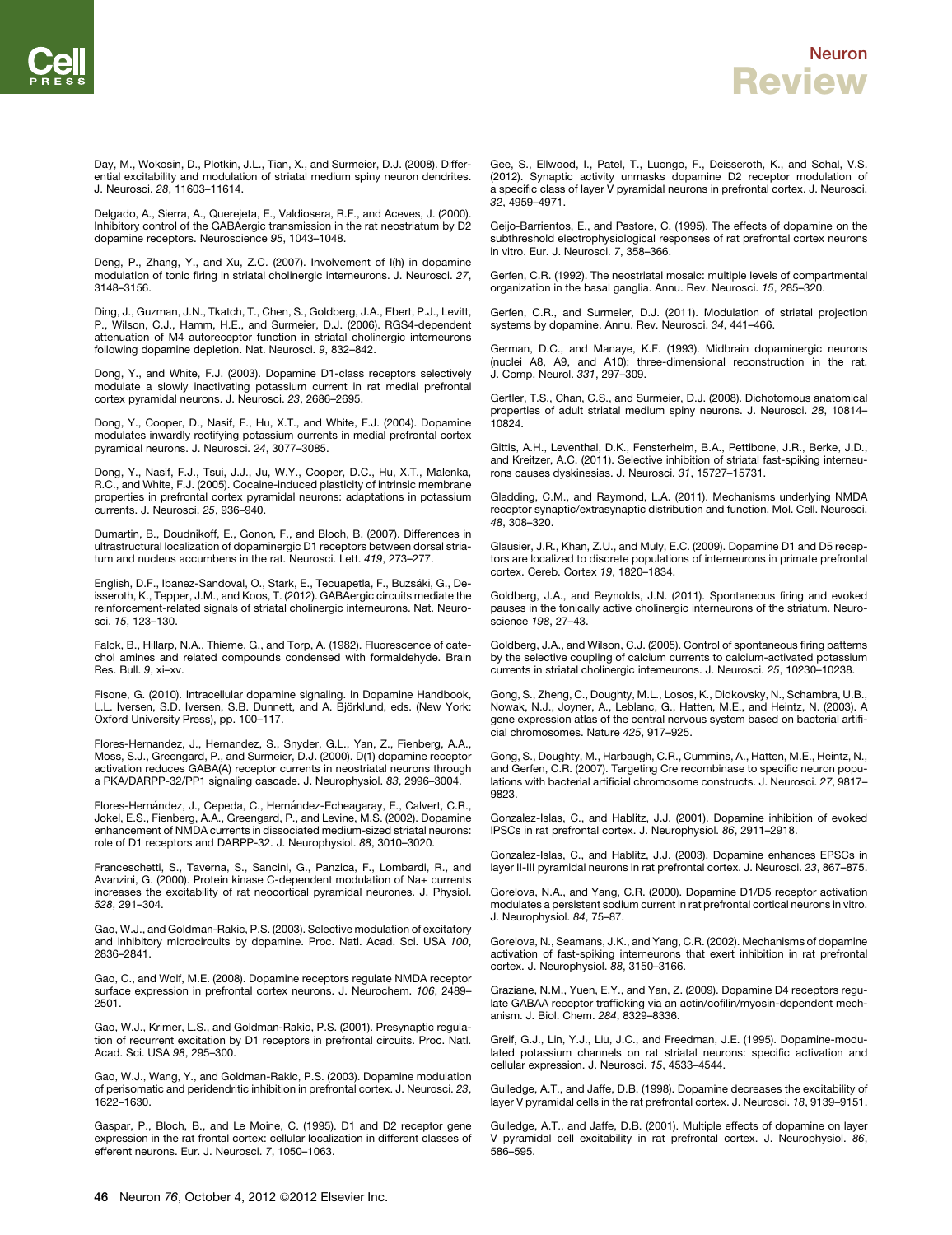<span id="page-14-0"></span>Gulledge, A.T., and Stuart, G.J. (2003). Action potential initiation and propagation in layer 5 pyramidal neurons of the rat prefrontal cortex: absence of dopamine modulation. J. Neurosci. *23*, 11363–11372.

Guzmán, J.N., Hernández, A., Galarraga, E., Tapia, D., Laville, A., Vergara, R., Aceves, J., and Bargas, J. (2003). Dopaminergic modulation of axon collaterals interconnecting spiny neurons of the rat striatum. J. Neurosci. *23*, 8931–8940.

Håkansson, K., Galdi, S., Hendrick, J., Snyder, G., Greengard, P., and Fisone,<br>G. (2006). Regulation of phosphorylation of the GluR1 AMPA receptor by dopamine D2 receptors. J. Neurochem. *96*, 482–488.

Hallett, P.J., Spoelgen, R., Hyman, B.T., Standaert, D.G., and Dunah, A.W. (2006). Dopamine D1 activation potentiates striatal NMDA receptors by tyrosine phosphorylation-dependent subunit trafficking. J. Neurosci. *26*, 4690– 4700.

Harvey, J., and Lacey, M.G. (1997). A postsynaptic interaction between dopamine D1 and NMDA receptors promotes presynaptic inhibition in the rat nucleus accumbens via adenosine release. J. Neurosci. *17*, 5271–5280.

Heiman, M., Schaefer, A., Gong, S., Peterson, J.D., Day, M., Ramsey, K.E. Suárez-Fariñas, M., Schwarz, C., Stephan, D.A., Surmeier, D.J., et al. (2008). A translational profiling approach for the molecular characterization of CNS cell types. Cell *135*, 738–748.

Henze, D.A., González-Burgos, G.R., Urban, N.N., Lewis, D.A., and Barrionuevo, G. (2000). Dopamine increases excitability of pyramidal neurons in primate prefrontal cortex. J. Neurophysiol. *84*, 2799–2809.

Hernández-Echeagaray, E., Starling, A.J., Cepeda, C., and Levine, M.S. (2004). Modulation of AMPA currents by D2 dopamine receptors in striatal medium-sized spiny neurons: are dendrites necessary? Eur. J. Neurosci. *19*, 2455–2463.

Hernández-López, S., Bargas, J., Surmeier, D.J., Reyes, A., and Galarraga, E. (1997). D1 receptor activation enhances evoked discharge in neostriatal medium spiny neurons by modulating an L-type Ca2+ conductance. J. Neurosci. *17*, 3334–3342.

Hernandez-Lopez, S., Tkatch, T., Perez-Garci, E., Galarraga, E., Bargas, J., Hamm, H., and Surmeier, D.J. (2000). D2 dopamine receptors in striatal medium spiny neurons reduce L-type Ca2+ currents and excitability via a novel PLC[beta]1-IP3-calcineurin-signaling cascade. J. Neurosci. *20*, 8987–8995.

Higley, M.J., and Sabatini, B.L. (2010). Competitive regulation of synaptic Ca2+ influx by D2 dopamine and A2A adenosine receptors. Nat. Neurosci. *13*, 958–966.

Hnasko, T.S., Chuhma, N., Zhang, H., Goh, G.Y., Sulzer, D., Palmiter, R.D., Rayport, S., and Edwards, R.H. (2010). Vesicular glutamate transport promotes dopamine storage and glutamate corelease in vivo. Neuron *65*, 643–656.

Hoover, B.R., and Marshall, J.F. (2004). Molecular, chemical, and anatomical characterization of globus pallidus dopamine D2 receptor mRNA-containing neurons. Synapse *52*, 100–113.

Hopf, F.W., Seif, T., Mohamedi, M.L., Chen, B.T., and Bonci, A. (2010). The small-conductance calcium-activated potassium channel is a key modulator of firing and long-term depression in the dorsal striatum. Eur. J. Neurosci. *31*, 1946–1959.

Hu, X.T., Dong, Y., Zhang, X.F., and White, F.J. (2005). Dopamine D2 receptoractivated Ca2+ signaling modulates voltage-sensitive sodium currents in rat nucleus accumbens neurons. J. Neurophysiol. *93*, 1406–1417.

Jocoy, E.L., André, V.M., Cummings, D.M., Rao, S.P., Wu, N., Ramsey, A.J., Caron, M.G., Cepeda, C., and Levine, M.S. (2011). Dissecting the contribution of individual receptor subunits to the enhancement of N-methyl-d-aspartate currents by dopamine D1 receptor activation in striatum. Front Syst Neurosci *5*, 28.

Khan, Z.U., Gutiérrez, A., Martín, R., Peñafiel, A., Rivera, A., and De La Calle, A. (1998). Differential regional and cellular distribution of dopamine D2-like receptors: an immunocytochemical study of subtype-specific antibodies in rat and human brain. J. Comp. Neurol. *402*, 353–371.

Kisilevsky, A.E., Mulligan, S.J., Altier, C., Iftinca, M.C., Varela, D., Tai, C., Chen, L., Hameed, S., Hamid, J., Macvicar, B.A., and Zamponi, G.W. (2008). D1 receptors physically interact with N-type calcium channels to regulate channel distribution and dendritic calcium entry. Neuron *58*, 557–570.

Kitai, S.T., and Surmeier, D.J. (1993). Cholinergic and dopaminergic modulation of potassium conductances in neostriatal neurons. Adv. Neurol. *60*, 40–52.

Kittler, J.T., and Moss, S.J. (2003). Modulation of GABAA receptor activity by phosphorylation and receptor trafficking: implications for the efficacy of synaptic inhibition. Curr. Opin. Neurobiol. *13*, 341–347.

Kohnomi, S., Koshikawa, N., and Kobayashi, M. (2012). D(2)-like dopamine receptors differentially regulate unitary IPSCs depending on presynaptic GABAergic neuron subtypes in rat nucleus accumbens shell. J. Neurophysiol. *107*, 692–703.

Kotecha, S.A., Oak, J.N., Jackson, M.F., Perez, Y., Orser, B.A., Van Tol, H.H., and MacDonald, J.F. (2002). A D2 class dopamine receptor transactivates a receptor tyrosine kinase to inhibit NMDA receptor transmission. Neuron *35*, 1111–1122.

Kreitzer, A.C., and Malenka, R.C. (2007). Endocannabinoid-mediated rescue of striatal LTD and motor deficits in Parkinson's disease models. Nature *445*, 643–647.

Kroener, S., Chandler, L.J., Phillips, P.E., and Seamans, J.K. (2009). Dopamine modulates persistent synaptic activity and enhances the signal-to-noise ratio in the prefrontal cortex. PLoS ONE *4*, e6507.

Kröner, S., Krimer, L.S., Lewis, D.A., and Barrionuevo, G. (2007). Dopamine increases inhibition in the monkey dorsolateral prefrontal cortex through cell type-specific modulation of interneurons. Cereb. Cortex *17*, 1020–1032.

Lammel, S., Ion, D.I., Roeper, J., and Malenka, R.C. (2011). Projection-specific modulation of dopamine neuron synapses by aversive and rewarding stimuli. Neuron *70*, 855–862.

Lavin, A., and Grace, A.A. (2001). Stimulation of D1-type dopamine receptors enhances excitability in prefrontal cortical pyramidal neurons in a state-dependent manner. Neuroscience *104*, 335–346.

Le Moine, C., and Gaspar, P. (1998). Subpopulations of cortical GABAergic interneurons differ by their expression of D1 and D2 dopamine receptor subtypes. Brain Res. Mol. Brain Res. *58*, 231–236.

Lee, F.J., Xue, S., Pei, L., Vukusic, B., Chéry, N., Wang, Y., Wang, Y.T., Niznik, H.B., Yu, X.M., and Liu, F. (2002). Dual regulation of NMDA receptor functions by direct protein-protein interactions with the dopamine D1 receptor. Cell *111*, 219–230.

Lee, S.P., So, C.H., Rashid, A.J., Varghese, G., Cheng, R., Lança, A.J.,<br>O'Dowd, B.F., and George, S.R. (2004). Dopamine D1 and D2 receptor Co-activation generates a novel phospholipase C-mediated calcium signal. J. Biol. Chem. *279*, 35671–35678.

Lester, J., Fink, S., Aronin, N., and DiFiglia, M. (1993). Colocalization of D1 and D2 dopamine receptor mRNAs in striatal neurons. Brain Res. *621*, 106–110.

Levine, M.S., Altemus, K.L., Cepeda, C., Cromwell, H.C., Crawford, C., Ariano, M.A., Drago, J., Sibley, D.R., and Westphal, H. (1996a). Modulatory actions of dopamine on NMDA receptor-mediated responses are reduced in D1A-deficient mutant mice. J. Neurosci. *16*, 5870–5882.

Levine, M.S., Li, Z., Cepeda, C., Cromwell, H.C., and Altemus, K.L. (1996b). Neuromodulatory actions of dopamine on synaptically-evoked neostriatal responses in slices. Synapse *24*, 65–78.

Li, Y.C., Xi, D., Roman, J., Huang, Y.Q., and Gao, W.J. (2009). Activation of glycogen synthase kinase-3 beta is required for hyperdopamine and D2 receptor-mediated inhibition of synaptic NMDA receptor function in the rat prefrontal cortex. J. Neurosci. *29*, 15551–15563.

Li, Y.C., Liu, G., Hu, J.L., Gao, W.J., and Huang, Y.Q. (2010). Dopamine D(1) receptor-mediated enhancement of NMDA receptor trafficking requires rapid PKC-dependent synaptic insertion in the prefrontal neurons. J. Neurochem. *114*, 62–73.

Lin, J.Y., Dubey, R., Funk, G.D., and Lipski, J. (2003). Receptor subtypespecific modulation by dopamine of glutamatergic responses in striatal medium spiny neurons. Brain Res. *959*, 251–262.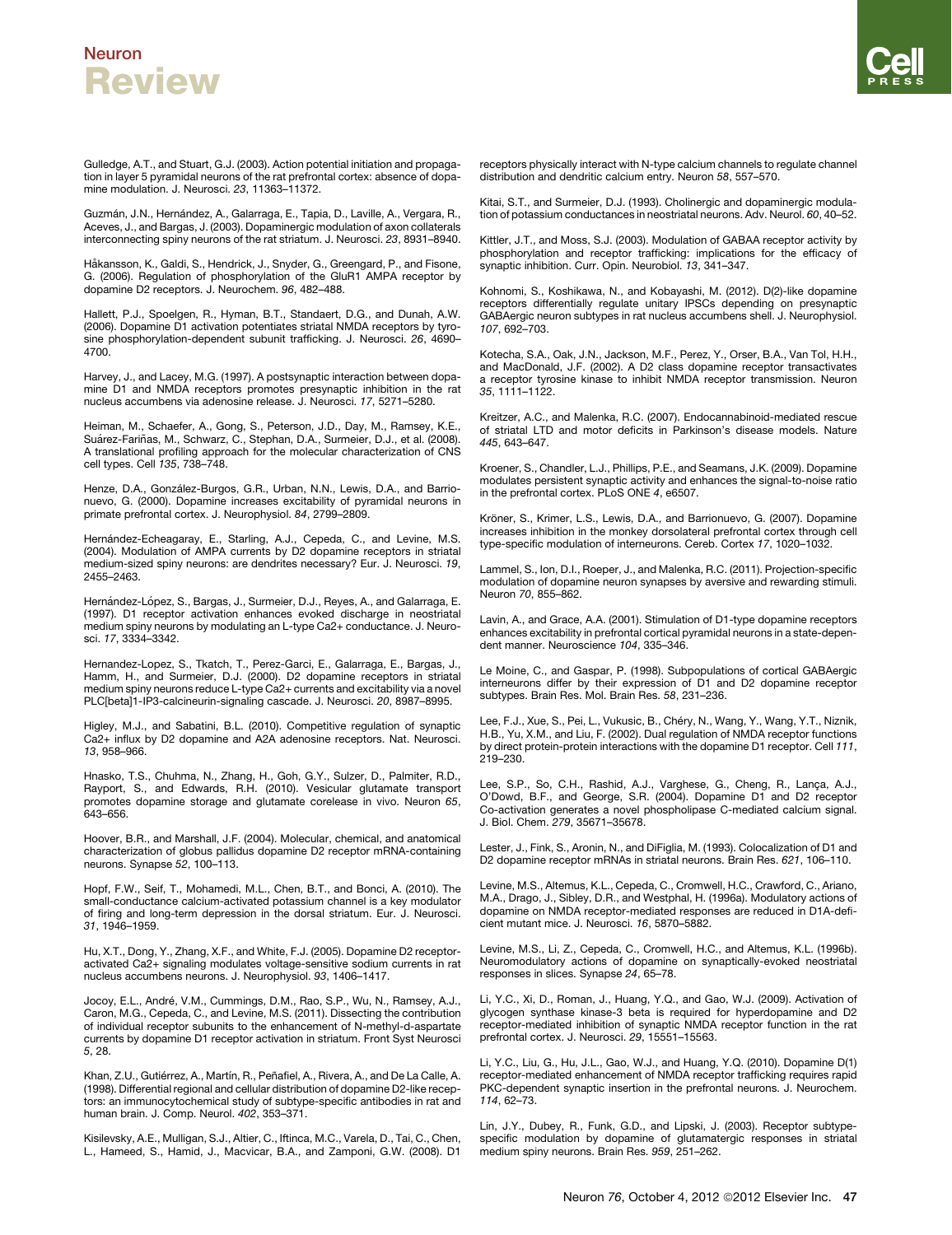<span id="page-15-0"></span>Liu, X.Y., Chu, X.P., Mao, L.M., Wang, M., Lan, H.X., Li, M.H., Zhang, G.C., Parelkar, N.K., Fibuch, E.E., Haines, M., et al. (2006). Modulation of D2R-NR2B interactions in response to cocaine. Neuron *52*, 897–909.

Lobo, M.K., Covington, H.E., 3rd, Chaudhury, D., Friedman, A.K., Sun, H., Damez-Werno, D., Dietz, D.M., Zaman, S., Koo, J.W., Kennedy, P.J., et al. (2010). Cell type-specific loss of BDNF signaling mimics optogenetic control of cocaine reward. Science *330*, 385–390.

Mallet, N., Micklem, B.R., Henny, P., Brown, M.T., Williams, C., Bolam, J.P., Nakamura, K.C., and Magill, P.J. (2012). Dichotomous organization of the external globus pallidus. Neuron *74*, 1075–1086.

Matsuda, W., Furuta, T., Nakamura, K.C., Hioki, H., Fujiyama, F., Arai, R., and Kaneko, T. (2009). Single nigrostriatal dopaminergic neurons form widely spread and highly dense axonal arborizations in the neostriatum. J. Neurosci. *29*, 444–453.

Maurice, N., Tkatch, T., Meisler, M., Sprunger, L.K., and Surmeier, D.J. (2001). D1/D5 dopamine receptor activation differentially modulates rapidly inactivating and persistent sodium currents in prefrontal cortex pyramidal neurons. J. Neurosci. *21*, 2268–2277.

Maurice, N., Mercer, J., Chan, C.S., Hernandez-Lopez, S., Held, J., Tkatch, T., and Surmeier, D.J. (2004). D2 dopamine receptor-mediated modulation of voltage-dependent Na+ channels reduces autonomous activity in striatal cholinergic interneurons. J. Neurosci. *24*, 10289–10301.

Momiyama, T., and Koga, E. (2001). Dopamine D(2)-like receptors selectively block N-type Ca(2+) channels to reduce GABA release onto rat striatal cholinergic interneurones. J. Physiol. *533*, 479–492.

Moore, A.R., Zhou, W.L., Potapenko, E.S., Kim, E.J., and Antic, S.D. (2011). Brief dopaminergic stimulations produce transient physiological changes in prefrontal pyramidal neurons. Brain Res. *1370*, 1–15.

Neve, K.A., Seamans, J.K., and Trantham-Davidson, H. (2004). Dopamine receptor signaling. J. Recept. Signal Transduct. Res. *24*, 165–205.

Nicola, S.M., and Malenka, R.C. (1997). Dopamine depresses excitatory and inhibitory synaptic transmission by distinct mechanisms in the nucleus accumbens. J. Neurosci. *17*, 5697–5710.

Nicola, S.M., and Malenka, R.C. (1998). Modulation of synaptic transmission by dopamine and norepinephrine in ventral but not dorsal striatum. J. Neurophysiol. *79*, 1768–1776.

Nicola, S.M., Surmeier, J., and Malenka, R.C. (2000). Dopaminergic modulation of neuronal excitability in the striatum and nucleus accumbens. Annu. Rev. Neurosci. *23*, 185–215.

Oldenburg, I.A., and Ding, J.B. (2011). Cholinergic modulation of synaptic integration and dendritic excitability in the striatum. Curr. Opin. Neurobiol. *21*, 425–432.

Pacheco-Cano, M.T., Bargas, J., Hernández-López, S., Tapia, D., and Galarraga, E. (1996). Inhibitory action of dopamine involves a subthreshold Cs(+) sensitive conductance in neostriatal neurons. Exp. Brain Res. *110*, 205–211.

Penit-Soria, J., Audinat, E., and Crepel, F. (1987). Excitation of rat prefrontal cortical neurons by dopamine: an in vitro electrophysiological study. Brain Res. *425*, 263–274.

Pennartz, C.M., Dolleman-Van der Weel, M.J., Kitai, S.T., and Lopes da Silva, F.H. (1992). Presynaptic dopamine D1 receptors attenuate excitatory and inhibitory limbic inputs to the shell region of the rat nucleus accumbens studied in vitro. J. Neurophysiol. *67*, 1325–1334.

Perez, M.F., White, F.J., and Hu, X.T. (2006). Dopamine D(2) receptor modulation of K(+) channel activity regulates excitability of nucleus accumbens neurons at different membrane potentials. J. Neurophysiol. *96*, 2217–2228.

Perreault, M.L., Hasbi, A., O'Dowd, B.F., and George, S.R. (2011). The dopamine d1-d2 receptor heteromer in striatal medium spiny neurons: evidence for a third distinct neuronal pathway in Basal Ganglia. Front Neuroanat *5*, 31.

Peterson, J.D., Wolf, M.E., and White, F.J. (2006). Repeated amphetamine administration decreases D1 dopamine receptor-mediated inhibition of voltage-gated sodium currents in the prefrontal cortex. J. Neurosci. *26*, 3164–3168.

Pisani, A., Bonsi, P., Centonze, D., Calabresi, P., and Bernardi, G. (2000). Activation of D2-like dopamine receptors reduces synaptic inputs to striatal cholinergic interneurons. J. Neurosci. *20*, RC69.

Pisani, A., Martella, G., Tscherter, A., Bonsi, P., Sharma, N., Bernardi, G., and Standaert, D.G. (2006). Altered responses to dopaminergic D2 receptor activation and N-type calcium currents in striatal cholinergic interneurons in a mouse model of DYT1 dystonia. Neurobiol. Dis. *24*, 318–325.

Plotkin, J.L., Day, M., and Surmeier, D.J. (2011). Synaptically driven state transitions in distal dendrites of striatal spiny neurons. Nat. Neurosci. *14*, 881–888.

Rankin, M.L., Hazelwood, L.A., Free, R.B., Namkung, Y., Rex, E.B., Roof, R.A., and Sibley, D.R. (2010). Molecular pharmacology of the dopamine receptors. In Dopamine Handbook, L.L. Iversen, S.B. Dunnett, S.D. Iversen, and A. Björklund, eds. (New York: Oxford University Press), pp. 63–87.

Rivera, A., Alberti, I., Martín, A.B., Narváez, J.A., de la Calle, A., and Moratalla, R. (2002). Molecular phenotype of rat striatal neurons expressing the dopamine D5 receptor subtype. Eur. J. Neurosci. *16*, 2049–2058.

Rotaru, D.C., Lewis, D.A., and Gonzalez-Burgos, G. (2007). Dopamine D1 receptor activation regulates sodium channel-dependent EPSP amplification in rat prefrontal cortex pyramidal neurons. J. Physiol. *581*, 981–1000.

Sahu, A., Tyeryar, K.R., Vongtau, H.O., Sibley, D.R., and Undieh, A.S. (2009). D5 dopamine receptors are required for dopaminergic activation of phospholipase C. Mol. Pharmacol. *75*, 447–453.

Salgado, H., Tecuapetla, F., Perez-Rosello, T., Perez-Burgos, A., Perez-Garci, E., Galarraga, E., and Bargas, J. (2005). A reconfiguration of CaV2 Ca2+ channel current and its dopaminergic D2 modulation in developing neostriatal neurons. J. Neurophysiol. *94*, 3771–3787.

Santana, N., Mengod, G., and Artigas, F. (2009). Quantitative analysis of the expression of dopamine D1 and D2 receptors in pyramidal and GABAergic neurons of the rat prefrontal cortex. Cereb. Cortex *19*, 849–860.

Schiffmann, S.N., Lledo, P.M., and Vincent, J.D. (1995). Dopamine D1 receptor modulates the voltage-gated sodium current in rat striatal neurones through a protein kinase A. J. Physiol. *483*, 95–107.

Seamans, J.K., and Yang, C.R. (2004). The principal features and mechanisms of dopamine modulation in the prefrontal cortex. Prog. Neurobiol. *74*, 1–58.

Seamans, J.K., Durstewitz, D., Christie, B.R., Stevens, C.F., and Sejnowski, T.J. (2001a). Dopamine D1/D5 receptor modulation of excitatory synaptic inputs to layer V prefrontal cortex neurons. Proc. Natl. Acad. Sci. USA *98*, 301–306.

Seamans, J.K., Gorelova, N., Durstewitz, D., and Yang, C.R. (2001b). Bidirectional dopamine modulation of GABAergic inhibition in prefrontal cortical pyramidal neurons. J. Neurosci. *21*, 3628–3638.

Seong, H.J., and Carter, A.G. (2012). D1 receptor modulation of action potential firing in a subpopulation of layer 5 pyramidal neurons in the prefrontal cortex. J. Neurosci. *32*, 10516–10521.

Sesack, S.R., Aoki, C., and Pickel, V.M. (1994). Ultrastructural localization of D2 receptor-like immunoreactivity in midbrain dopamine neurons and their striatal targets. J. Neurosci. *14*, 88–106.

Shepherd, J.D., and Huganir, R.L. (2007). The cell biology of synaptic plasticity: AMPA receptor trafficking. Annu. Rev. Cell Dev. Biol. *23*, 613–643.

Shi, W.X., Zheng, P., Liang, X.F., and Bunney, B.S. (1997). Characterization of dopamine-induced depolarization of prefrontal cortical neurons. Synapse *26*, 415–422.

Skeberdis, V.A., Chevaleyre, V., Lau, C.G., Goldberg, J.H., Pettit, D.L., Suadicani, S.O., Lin, Y., Bennett, M.V., Yuste, R., Castillo, P.E., and Zukin, R.S. (2006). Protein kinase A regulates calcium permeability of NMDA receptors. Nat. Neurosci. *9*, 501–510.

Snyder, G.L., Allen, P.B., Fienberg, A.A., Valle, C.G., Huganir, R.L., Nairn, A.C. and Greengard, P. (2000). Regulation of phosphorylation of the GluR1 AMPA receptor in the neostriatum by dopamine and psychostimulants in vivo. J. Neurosci. *20*, 4480–4488.

Song, W.J., and Surmeier, D.J. (1996). Voltage-dependent facilitation of calcium channels in rat neostriatal neurons. J. Neurophysiol. *76*, 2290–2306.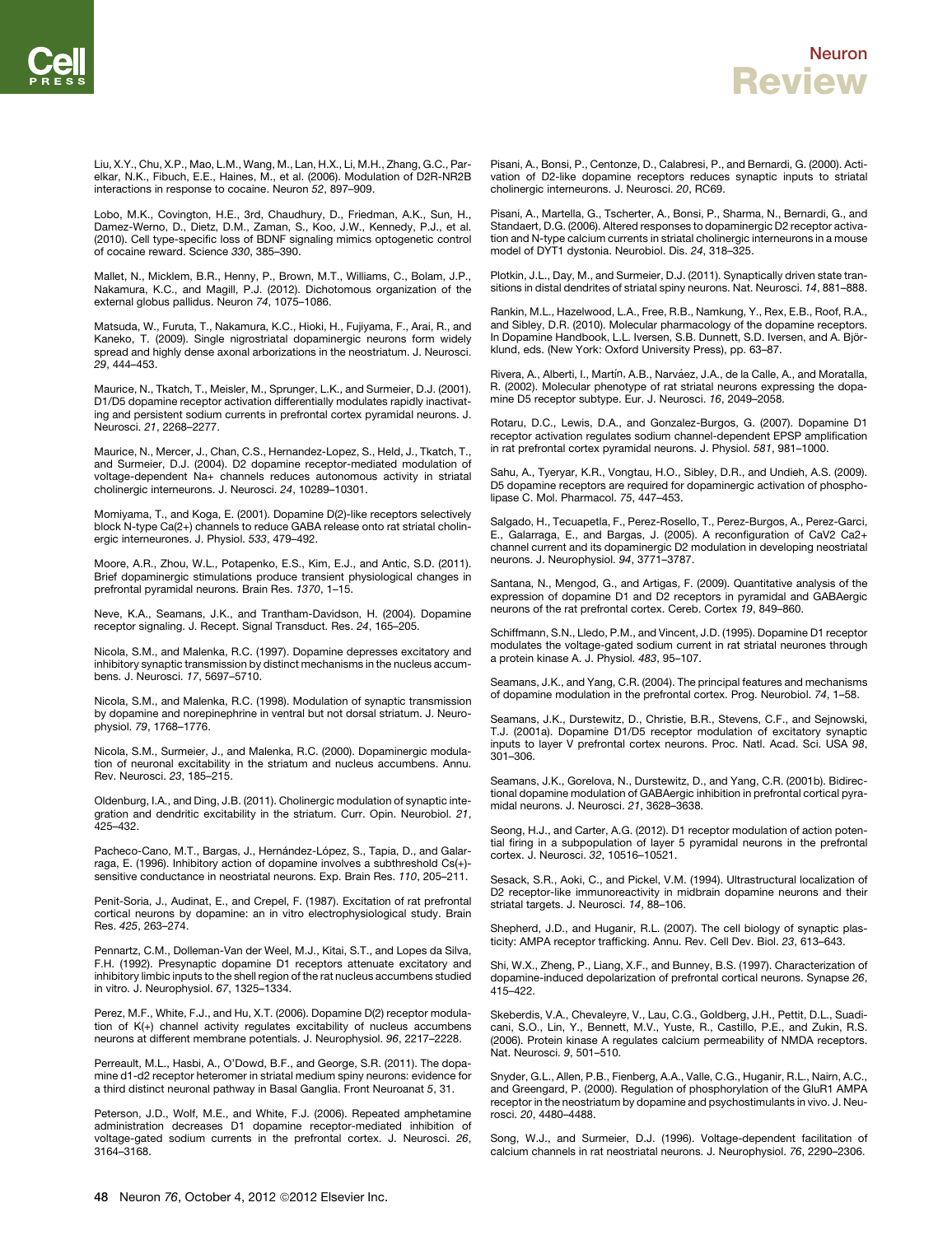<span id="page-16-0"></span>Stuber, G.D., Hnasko, T.S., Britt, J.P., Edwards, R.H., and Bonci, A. (2010). Dopaminergic terminals in the nucleus accumbens but not the dorsal striatum corelease glutamate. J. Neurosci. *30*, 8229–8233.

Sun, X.D., Lee, E.W., Wong, E.H., and Lee, K.S. (2000). ATP-sensitive potassium channels in freshly dissociated adult rat striatal neurons: activation by metabolic inhibitors and the dopaminergic receptor agonist quinpirole. Pflugers Arch. *440*, 530–547.

Sun, X., Zhao, Y., and Wolf, M.E. (2005). Dopamine receptor stimulation modulates AMPA receptor synaptic insertion in prefrontal cortex neurons. J. Neurosci. *25*, 7342–7351.

Sun, X., Milovanovic, M., Zhao, Y., and Wolf, M.E. (2008). Acute and chronic dopamine receptor stimulation modulates AMPA receptor trafficking in nucleus accumbens neurons cocultured with prefrontal cortex neurons. J. Neurosci. *28*, 4216–4230.

Surmeier, D.J., and Kitai, S.T. (1993). D1 and D2 dopamine receptor modulation of sodium and potassium currents in rat neostriatal neurons. Prog. Brain Res. *99*, 309–324.

Surmeier, D.J., Eberwine, J., Wilson, C.J., Cao, Y., Stefani, A., and Kitai, S.T. (1992). Dopamine receptor subtypes colocalize in rat striatonigral neurons. Proc. Natl. Acad. Sci. USA *89*, 10178–10182.

Surmeier, D.J., Bargas, J., Hemmings, H.C., Jr., Nairn, A.C., and Greengard, P. (1995). Modulation of calcium currents by a D1 dopaminergic protein kinase/ phosphatase cascade in rat neostriatal neurons. Neuron *14*, 385–397.

Surmeier, D.J., Song, W.J., and Yan, Z. (1996). Coordinated expression of dopamine receptors in neostriatal medium spiny neurons. J. Neurosci. *16*, 6579–6591.

Taverna, S., Canciani, B., and Pennartz, C.M. (2005). Dopamine D1-receptors modulate lateral inhibition between principal cells of the nucleus accumbens. J. Neurophysiol. *93*, 1816–1819.

Tecuapetla, F., Koós, T., Tepper, J.M., Kabbani, N., and Yeckel, M.F. (2009). Differential dopaminergic modulation of neostriatal synaptic connections of striatopallidal axon collaterals. J. Neurosci. *29*, 8977–8990.

Tecuapetla, F., Patel, J.C., Xenias, H., English, D., Tadros, I., Shah, F., Berlin, J., Deisseroth, K., Rice, M.E., Tepper, J.M., and Koos, T. (2010). Glutamatergic signaling by mesolimbic dopamine neurons in the nucleus accumbens. J. Neurosci. *30*, 7105–7110.

Tepper, J.M., Tecuapetla, F., Koós, T., and Ibáñez-Sandoval, O. (2010). Heterogeneity and diversity of striatal GABAergic interneurons. Front Neuroanat *4*, 150.

Threlfell, S., Lalic, T., Platt, N.J., Jennings, K.A., Deisseroth, K., and Cragg, S.J. (2012). Striatal dopamine release is triggered by synchronized activity in cholinergic interneurons. Neuron *75*, 58–64.

Tong, H., and Gibb, A.J. (2008). Dopamine D1 receptor inhibition of NMDA receptor currents mediated by tyrosine kinase-dependent receptor trafficking in neonatal rat striatum. J. Physiol. *586*, 4693–4707.

Towers, S.K., and Hestrin, S. (2008). D1-like dopamine receptor activation modulates GABAergic inhibition but not electrical coupling between neocortical fast-spiking interneurons. J. Neurosci. *28*, 2633–2641.

Tozzi, A., de Iure, A., Di Filippo, M., Tantucci, M., Costa, C., Borsini, F., Ghiglieri, V., Giampà, C., Fusco, F.R., Picconi, B., and Calabresi, P. (2011). The distinct role of medium spiny neurons and cholinergic interneurons in<br>the D<sub>2</sub>/A<sub>2</sub>A receptor interaction in the striatum: implications for Parkinson's disease. J. Neurosci. *31*, 1850–1862.

Trantham-Davidson, H., Neely, L.C., Lavin, A., and Seamans, J.K. (2004). Mechanisms underlying differential D1 versus D2 dopamine receptor regulation of inhibition in prefrontal cortex. J. Neurosci. *24*, 10652–10659.

Trantham-Davidson, H., Kröner, S., and Seamans, J.K. (2008). Dopamine modulation of prefrontal cortex interneurons occurs independently of DARPP-32. Cereb. Cortex *18*, 951–958.

Trudeau, L.E., Emery, D.G., and Haydon, P.G. (1996). Direct modulation of the secretory machinery underlies PKA-dependent synaptic facilitation in hippocampal neurons. Neuron *17*, 789–797.

Tseng, K.Y., and O'Donnell, P. (2004). Dopamine-glutamate interactions controlling prefrontal cortical pyramidal cell excitability involve multiple signaling mechanisms. J. Neurosci. *24*, 5131–5139.

Uchimura, N., and North, R.A. (1990). Actions of cocaine on rat nucleus accumbens neurones in vitro. Br. J. Pharmacol. *99*, 736–740.

Valjent, E., Bertran-Gonzalez, J., Hervé, D., Fisone, G., and Girault, J.A. (2009). Looking BAC at striatal signaling: cell-specific analysis in new transgenic mice. Trends Neurosci. *32*, 538–547.

Vergara, R., Rick, C., Hernández-López, S., Laville, J.A., Guzman, J.N., Galarraga, E., Surmeier, D.J., and Bargas, J. (2003). Spontaneous voltage oscillations in striatal projection neurons in a rat corticostriatal slice. J. Physiol. *553*, 169–182.

Vilchis, C., Bargas, J., Ayala, G.X., Galván, E., and Galarraga, E. (2000). Ca2+ channels that activate Ca2+-dependent K+ currents in neostriatal neurons. Neuroscience *95*, 745–752.

Wang, Y., and Goldman-Rakic, P.S. (2004). D2 receptor regulation of synaptic burst firing in prefrontal cortical pyramidal neurons. Proc. Natl. Acad. Sci. USA *101*, 5093–5098.

Wang, H., and Pickel, V.M. (2002). Dopamine D2 receptors are present in prefrontal cortical afferents and their targets in patches of the rat caudate-putamen nucleus. J. Comp. Neurol. *442*, 392–404.

Wang, X., Zhong, P., and Yan, Z. (2002). Dopamine D4 receptors modulate GABAergic signaling in pyramidal neurons of prefrontal cortex. J. Neurosci. *22*, 9185–9193.

Wang, X., Zhong, P., Gu, Z., and Yan, Z. (2003). Regulation of NMDA receptors by dopamine D4 signaling in prefrontal cortex. J. Neurosci. *23*, 9852–9861.

Wang, Y., Markram, H., Goodman, P.H., Berger, T.K., Ma, J., and Goldman-Rakic, P.S. (2006). Heterogeneity in the pyramidal network of the medial prefrontal cortex. Nat. Neurosci. *9*, 534–542.

Wang, W., Dever, D., Lowe, J., Storey, G.P., Bhansali, A., Eck, E.K., Nitulescu, I., Weimer, J., and Bamford, N.S. (2012). Regulation of prefrontal excitatory neurotransmission by dopamine in the nucleus accumbens core. J. Physiol. *590*, 3743–3769.

Wickens, J., and Arbuthnott, G. (2005). Structural and functional interactions in the striatum at the receptor level. In Dopamine, S.B. Dunnett, M. Bentivoglio, A. Björklund, and T. Hokfelt, eds. (San Diego, CA: Elsevier), pp. 199–236.

Wilson, C.J. (2004). Basal ganglia. In The Synaptic Organization of the Brain, G.M. Shepherd, ed. (New York: Oxford University Press), pp. 361–415.

Witkowski, G., Szulczyk, B., Rola, R., and Szulczyk, P. (2008). D(1) dopaminergic control of G protein-dependent inward rectifier K(+) (GIRK)-like channel current in pyramidal neurons of the medial prefrontal cortex. Neuroscience *155*, 53–63.

Witten, I.B., Lin, S.C., Brodsky, M., Prakash, R., Diester, I., Anikeeva, P., Gradinaru, V., Ramakrishnan, C., and Deisseroth, K. (2010). Cholinergic interneurons control local circuit activity and cocaine conditioning. Science *330*, 1677–1681.

Wu, J., and Hablitz, J.J. (2005). Cooperative activation of D1 and D2 dopamine receptors enhances a hyperpolarization-activated inward current in layer I interneurons. J. Neurosci. *25*, 6322–6328.

Xu, T.X., and Yao, W.D. (2010). D1 and D2 dopamine receptors in separate circuits cooperate to drive associative long-term potentiation in the prefrontal cortex. Proc. Natl. Acad. Sci. USA *107*, 16366–16371.

Yan, Z., and Surmeier, D.J. (1997). D5 dopamine receptors enhance Zn2+-sensitive GABA(A) currents in striatal cholinergic interneurons through a PKA/PP1 cascade. Neuron *19*, 1115–1126.

Yan, Z., Song, W.J., and Surmeier, J. (1997). D2 dopamine receptors reduce N-type Ca2+ currents in rat neostriatal cholinergic interneurons through a membrane-delimited, protein-kinase-C-insensitive pathway. J. Neurophysiol. *77*, 1003–1015.

Yan, Z., Hsieh-Wilson, L., Feng, J., Tomizawa, K., Allen, P.B., Fienberg, A.A., Nairn, A.C., and Greengard, P. (1999). Protein phosphatase 1 modulation of